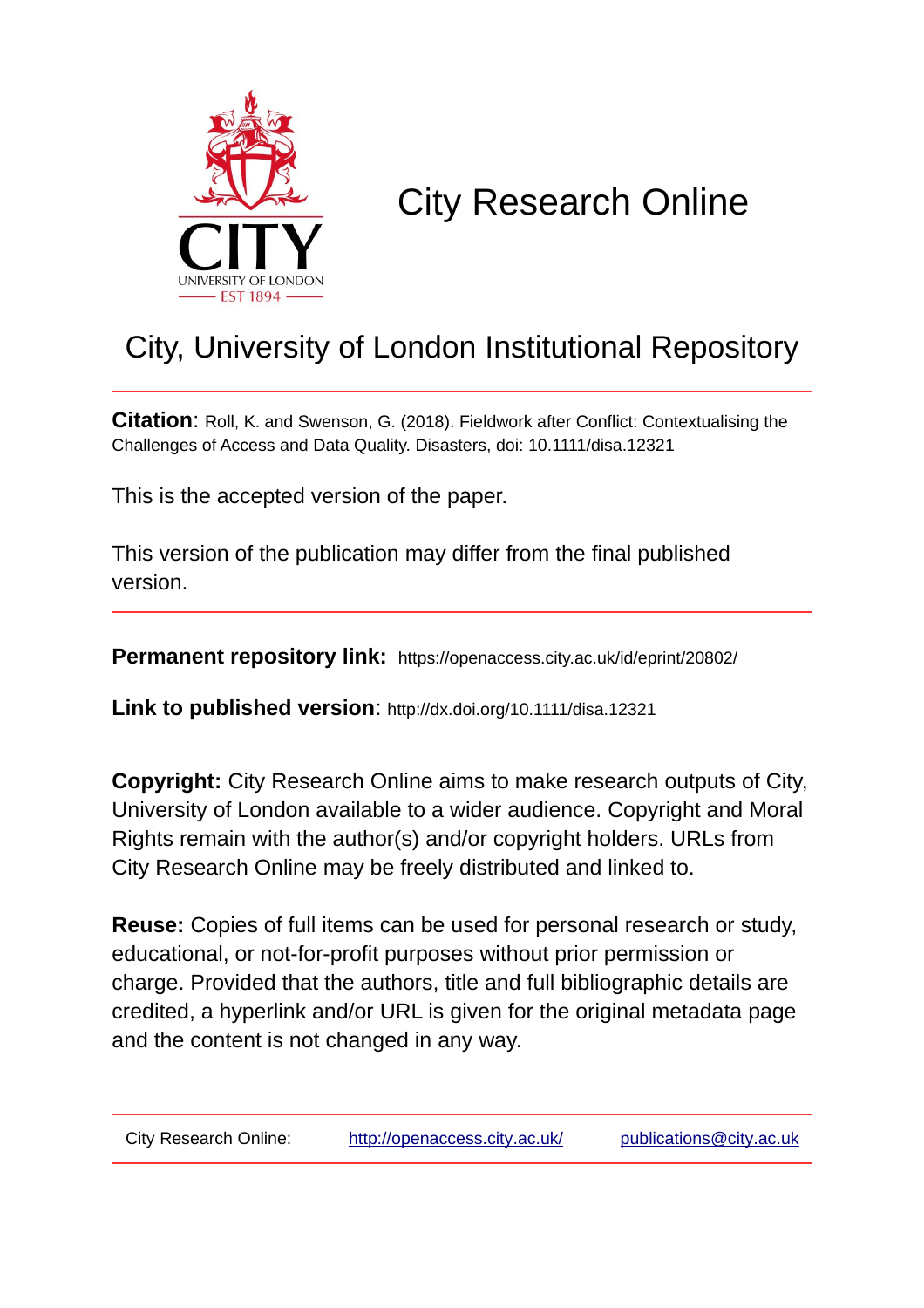### **Fieldwork after conflict: contextualising the challenges of access and data quality**

**Kate Roll** Lecturer in Empirical Politics, Somerville College, University of Oxford, United Kingdom, and **Geoffrey Swenson** Lecturer, Department of International Politics, City, University of London, United Kingdom

Accepted Version, Forthcoming in *Disasters*, <https://doi.org/10.1111/disa.12321>

#### **Abstract**

Despite sustained scholarly interest in post-conflict states, there has not been a thorough review and analysis of associated methodology and the challenges of conducting research in these contexts. Addressing this gap, this paper directs attention to the particular effects of these setting on access and data quality and their ramifications for the resulting scholarship. It assesses the intrinsic challenges of performing fieldwork in these environments, drawing on both relevant social science literature and the authors' experiences of carrying out research in Afghanistan and Timor-Leste. The study demonstrates that the post-conflict environment moulds research design and, consequently, influences how questions are answered as well as the questions asked. Moreover, it highlights ways to mitigate these issues. This work is of relevance to scholars planning to engage in field research and to researchers reflecting upon their work, as well as to policymakers who are considering undertaking programmes or commissioning research in post-conflict areas.

**Keywords:** Afghanistan, data quality, fieldwork, post conflict, qualitative methods, Timor-Leste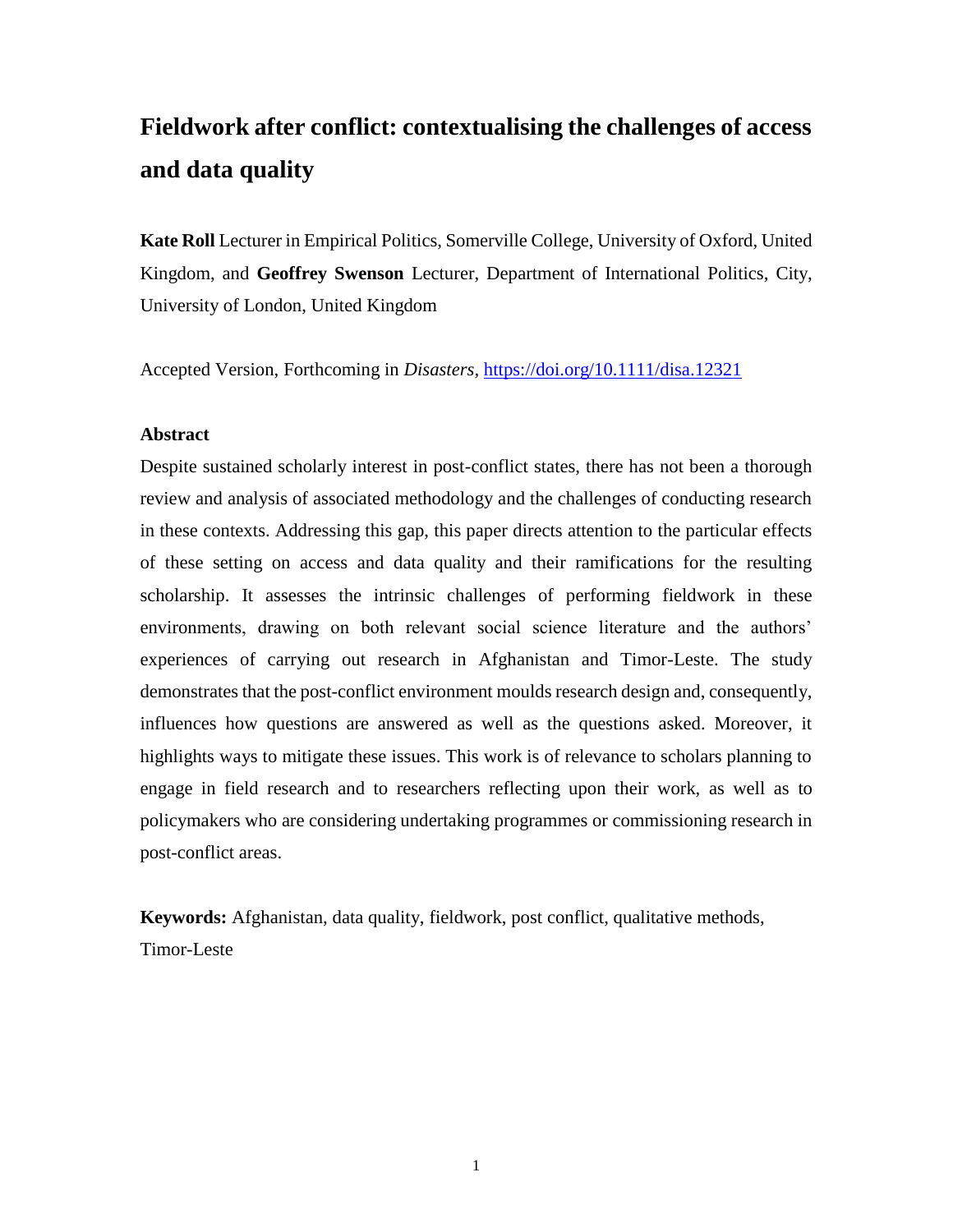#### **Introduction**

The end of the Cold War in 1991 sparked a steady increase in writing on post-conflict states, and, in the past decade, a florescence of micro-level, field-driven work on conflict and its effects. Scholars have produced excellent academic studies of post-conflict states that draw on intensive fieldwork to investigate issues as diverse as ex-combatant reintegration, international peace-building practices, post-conflict economies, and transitional justice. Nevertheless, general examinations of what conducting fieldwork in these settings involves and how such locales influence research design, and ultimately outputs, remain rare. This paper differs and contributes to this literature in three key ways: (i) through its focus on post-conflict environments; (ii) by introducing a broad framework for identifying the type of challenges encountered in the field; and (iii) through its focus on linking these challenges to biases in reporting.

Attention to conditions in the field, particularly how researchers from outside these contexts adjust, is of practical importance to those planning to perform field research. Fieldwork challenges are also important for understanding *how* post-conflict settings are studied, which is essential for those critically examining existing literature. This paper explores the connection between field conditions, research practices, and knowledge production. It responds specifically, therefore, to the call of Bush and Duggan (2013, p. 6) for the 'systematic consideration and incorporation of conflict context' in research, and it echoes their acknowledgement that conflict settings, or in this case post-conflict settings, are far from 'business as usual'. Accordingly, this paper asks: what are the main constraints posed by conducting field research in post-conflict states? What biases do these issues introduce? And how do researchers adjust their work to the context? It concludes by looking at strategies for recognising and mitigating these effects and for considering the overarching question of how these context-driven practices influence the type and scope of knowledge researchers produce.

To address the lack of a generalised evaluation of fieldwork in post-conflict environments, this paper first presents a systematised framework that identifies and describes two types of issues commonly encountered in research in post-conflict contexts: *issues of access* and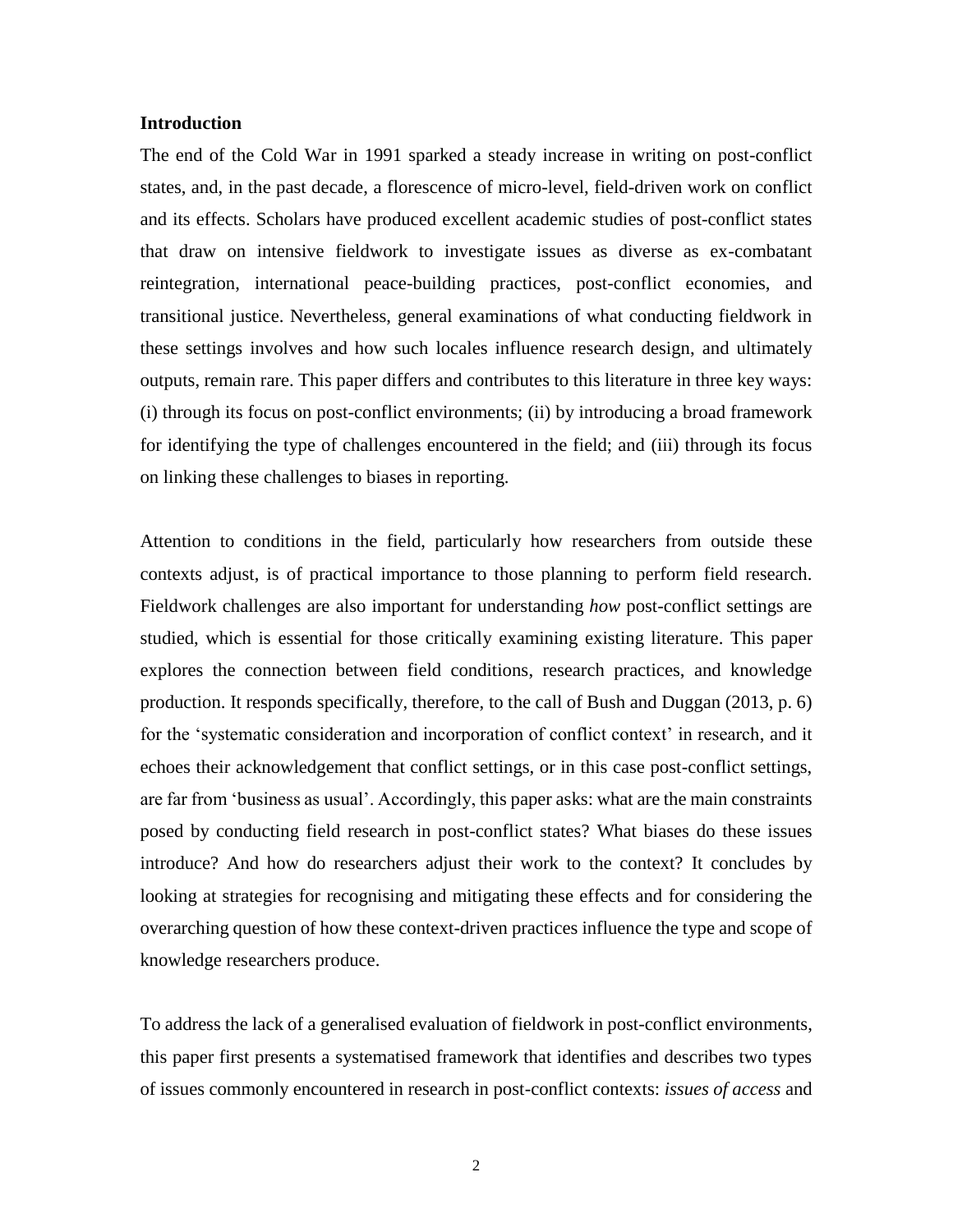*issues of data quality*—with the charged political setting as a crosscutting theme. Drawing on the experiences of the authors and taking the perspective of 'etic' field researchers not from the site or community under review, this paper approaches access pragmatically. It highlights the effects of research permission structures, degraded infrastructure and insecurity, as well as the deliberate efforts of those hostile to the programme to delimit the researcher's ability to move freely or, more abstractly, to probe certain subjects or networks—this effectively circumscribes the 'field' under review. The issue of data quality is similarly broadly conceived, encompassing issues pertaining to the common dearth of quantitative data and records, as well as assessing the effects of conflict on the capability and willingness of respondents to participate in research. Here the paper pinpoints the compounding issues of traumatisation, distrust, and research fatigue that may be found in post-conflict areas, with the latter particularly notable as compared to conflict environments. Such issues concerning data quality establish boundaries regarding how subjects can be analysed, particularly in the case of quantitative methodologies that, for instance, rely on bureaucratic data to construct sampling frameworks. Data quality issues again circumscribe the 'field'.

Finally, in addition to emphasising broad access and data quality issues, this paper makes a theoretical contribution by appraising how researchers' experiences can significantly shape the scholarship they produce. In other words, post-conflict environments have their own political economies of knowledge production. Building on the work of Chambers (2006) on international development research, the paper identifies drivers of bias, suggesting that post-conflict settings have aggregate effects on research outputs. Reflecting on the work of other scholars and the authors' own fieldwork, this paper outlines how access and data quality issues can result in fieldwork reliant on geographically limited, elite interviewing, undermining the benefits of such endeavours. Furthermore, as different methods produce different types of knowledge, these constraints and biases limit both *how* questions are answered and *what* questions are presented in the first place. How, given the difficulties of carrying out research in post-conflict contexts, can researchers work to ensure the literature's methodological diversity and rich multivocality, and address the risk of misinterpretation?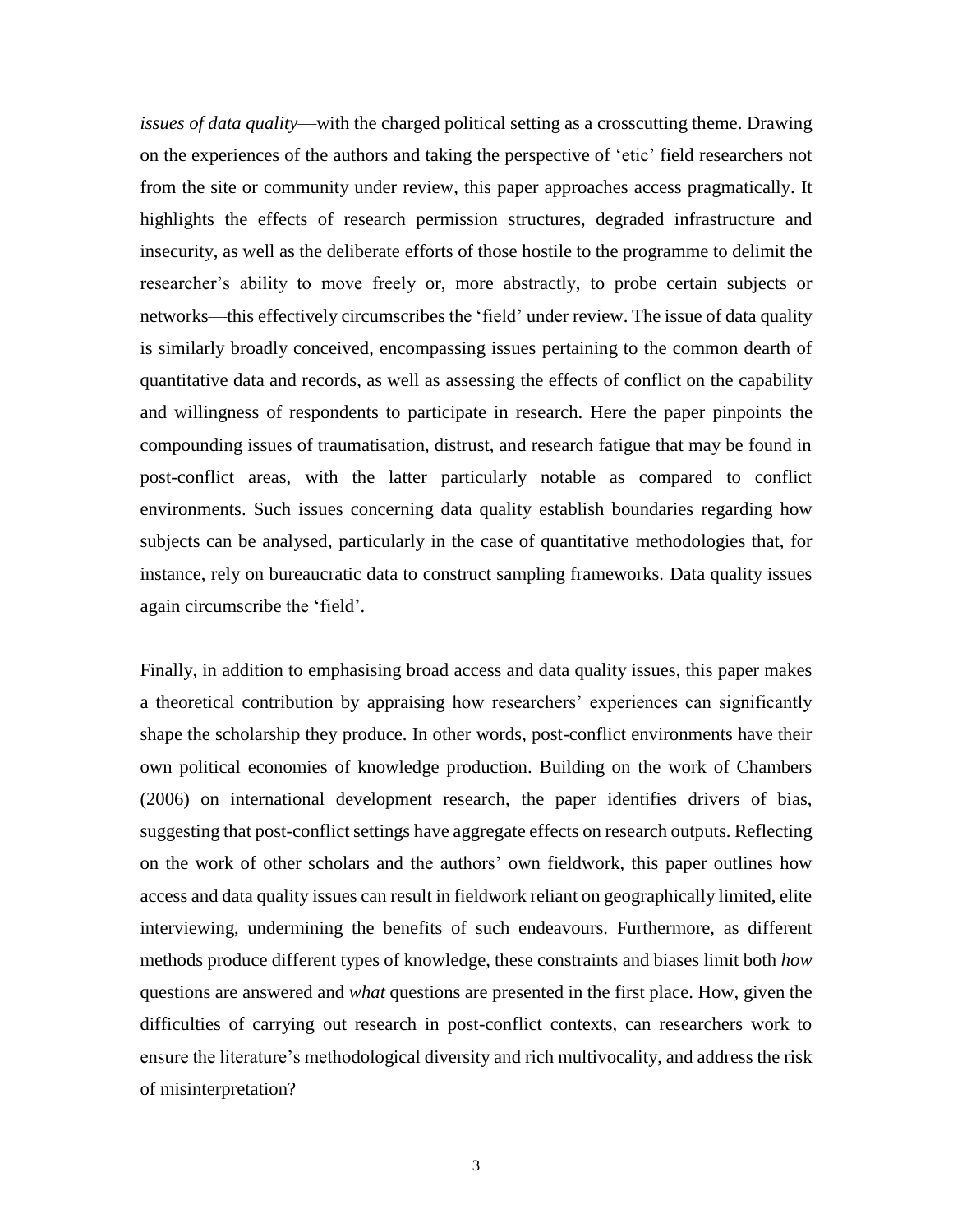#### *Surveying the field*

Existing work on the challenges of research in post-conflict contexts has focused on specific methodological approaches and guiding researchers to adapt to these environments (Haer and Becher, 2012; Simons and Zanker, 2012). Within the realm of *Disasters*, Barakat and Elliswhich (1996, p. 156) have highlighted the need for more conversation on 'research under fire'. International organisations and non-governmental organisations (NGOs) have likewise sought to scrutinise and improve monitoring and evaluation practices in the field.<sup>1</sup>

Moving beyond the more practice-oriented methodological literature, other authors provide on-the-ground accounts of researchers' personal fieldwork experiences by exploring how individuals cope with insecurity and stress, as well as ethical concerns (Silkin and Hendrie, 1997; Angucia, Zeelen, and de Jong, 2010; Carpenter, 2012). The challenges of studying post-conflict and other complex environments, indeed, have been the spotlight of work in the spheres of anthropology and sociology as well (Nordstrom and Robben, 1995; Schmidt and Schröder, 2001; Richards, 2005). These obstacles, however, have rarely been linked with discussions on how these experiences affect the creation of knowledge about the subject as a whole. Finally, interest has increased in recent years in the epistemic practices of conflict expertise (Kühn, 2016) and in how conflict knowledge shapes interventions (Autessere, 2012). In contrast, this paper lays out the constraints and challenges that configure the field for researchers and shapes their initial arena of inquiry. As such, it makes a novel contribution and begins to connect the concerns of these discrete literatures.

#### *The post-conflict context and sites of inquiry*

 $\overline{a}$ 

This paper takes as its area of investigation research in post-conflict contexts. As such, it defines post-conflict research environments broadly, building on the distinction of Cohen and Arieli (2011, p. 475) between positive and negative peace: 'An environment of conflict is not necessarily one of actual war. Rather, it implies a wider range of adverse social situations. Similarly, the post-conflict period is characterised by a wide range of adverse

<sup>&</sup>lt;sup>1</sup> The work of Menkhaus (2004) for Interpeace, an international peace-building NGO, on tools for measuring postconflict impacts is but one example.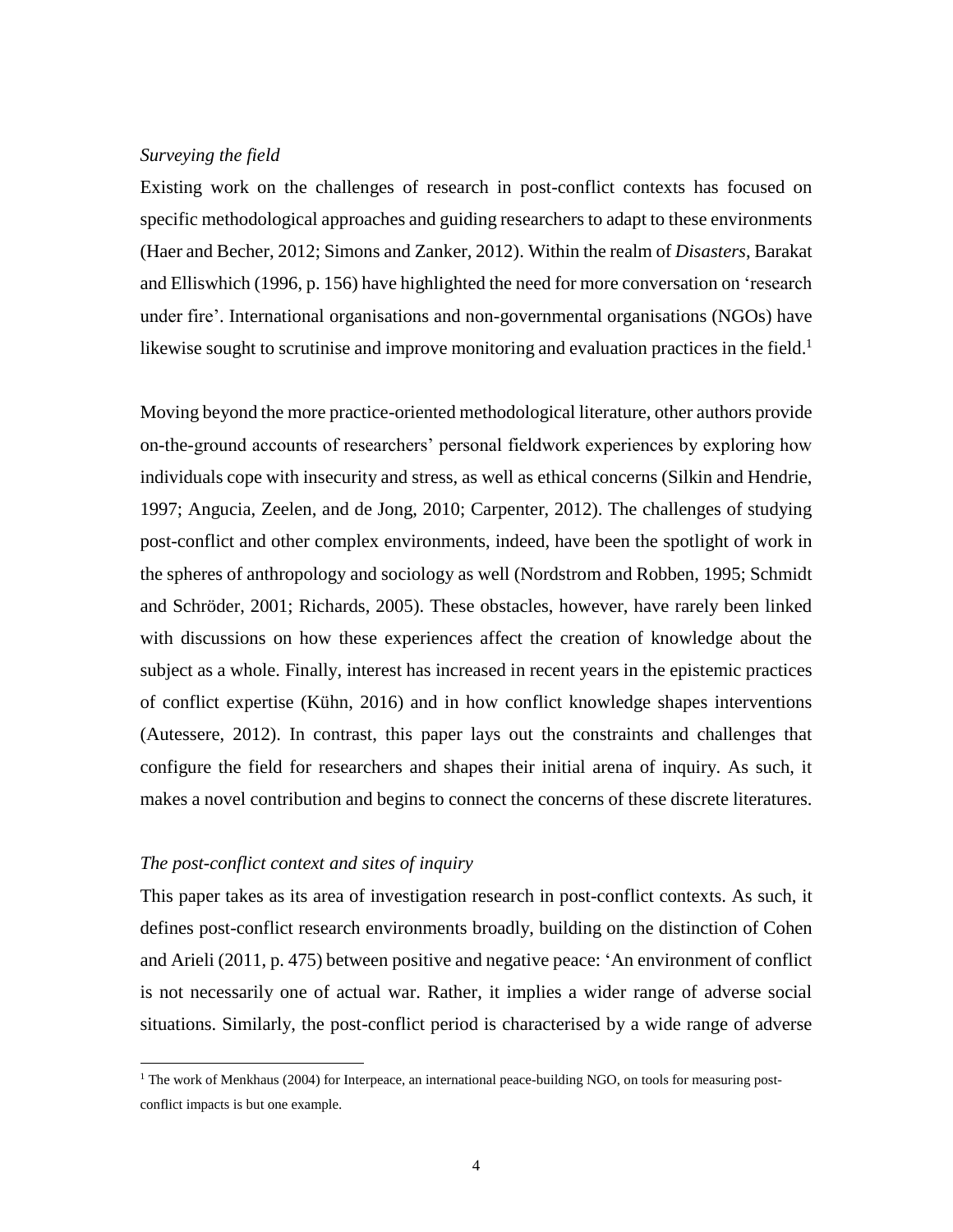political and social issues. While a peace agreement may have been signed, the legacies of violence are still dominant. We are hesitant, therefore, to draw sharp lines, such as at the decade mark, to define post-conflict periods as has been necessary in some evaluations (Collier and Hoeffler, 2006). Thus, post-conflict refers to the period where the conflict's settlement is tentative and has yet to be consolidated definitively or undermined.

The often charged and unstable political climate of post-conflict states is incorporated as a crosscutting issue in research, with implications for access and data quality. For example, even when the conflict has largely abated, struggles over narratives about the event and its outcomes remain active. To a greater degree than research in non-post-conflict settings, this study suggests that researchers may actively participate in the struggle to define the conflict and the post-conflict settlement both domestically and internationally. The researcher can become embroiled in these contests over the production of authoritative accounts of the conflict, its dynamics, or consequences. Such tensions may be particularly acute for local researchers examining their own communities and identity groups. Hence, access and data quality challenges encountered by the researcher in the field should not be divorced from their origins in the conflict. Similarly, research findings should be understood in relation to other major post-conflict narratives about the state of the nation or territory. By defining post-conflict contexts as meriting consideration as distinctive sites of work, this paper seeks to avoid 'de-contextualising' the discussion of research (Silkin and Hendrie, 1997).

This analysis and the resultant framework are grounded in the authors' extensive experience of field research in Afghanistan and Timor-Leste, between 2009 and 2014, as well as in existing scholarship on the impacts of post-conflict and insecure environments on research. <sup>2</sup> Kate Roll's research centred on Timorese ex-combatants and how the extension benefits programmes affected their relationship with the state—for examples of research drawing on the field work discussed here, see Roll (2014, 2018). During nine months of fieldwork, she pursued a mixed-methods approach, combining a national,

<sup>&</sup>lt;sup>2</sup> While this study draws most heavily on academic work conducted by the authors, both also have experience as researchers within NGOs, and this framework is broadly applicable to a non-academic research audience.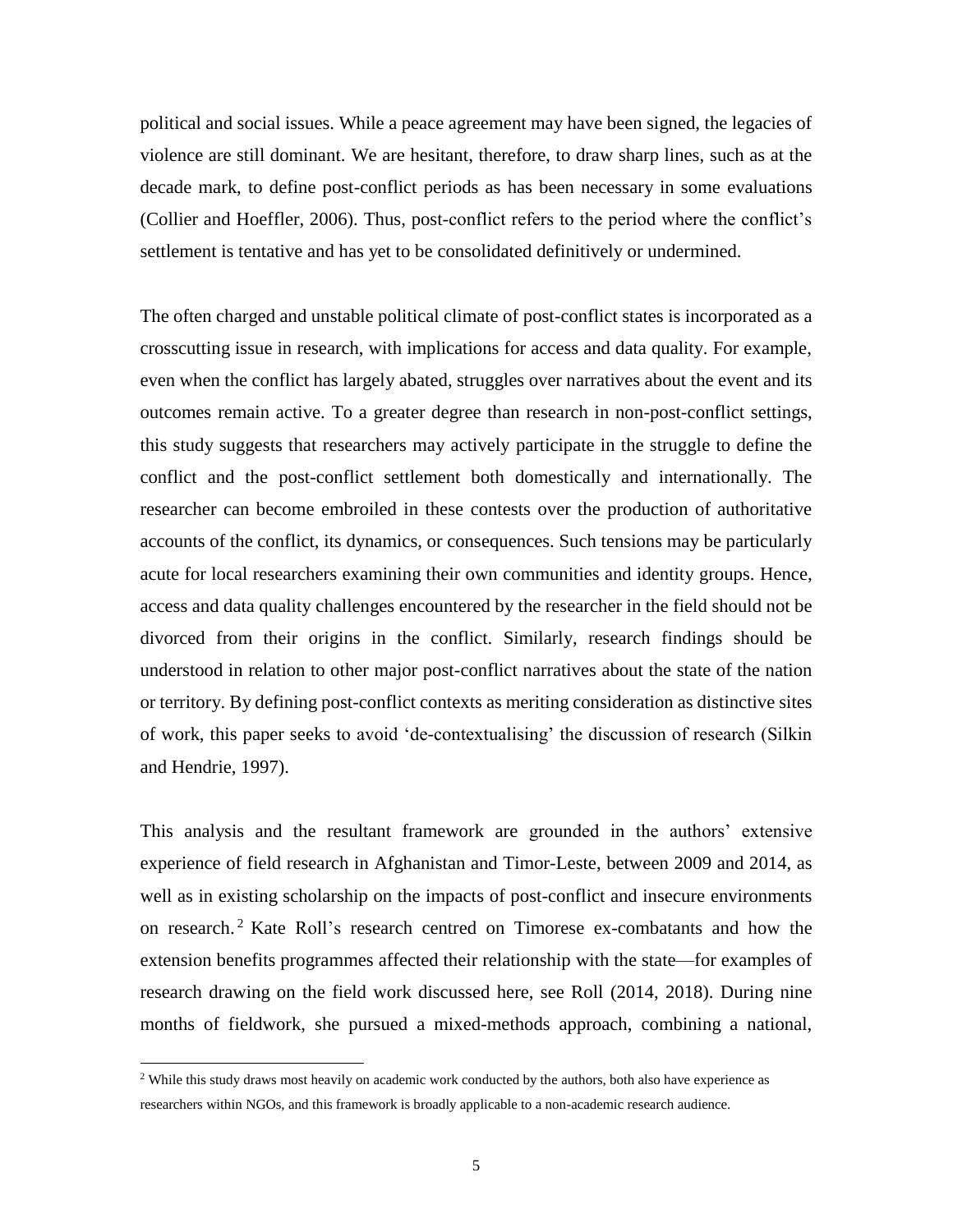representative randomised survey and qualitative interviews. The use of randomised survey sampling methods points up access issues as well as the rigidities of quantitative techniques, reflecting some of the challenges identified by Guba and Lincoln (1994) on competing paradigms and knowledge creation. Geoffrey Swenson (2017, 2018a, 2018b) conducted in-depth, process tracing-based qualitative research with international and domestic actors engaged with both the state and non-state justice sectors in Afghanistan and Timor-Leste.

Both Timor-Leste in 2006–14 and Afghanistan in 2009–14 fit within the definition of Cohen and Arieli (2012). Afghanistan, while continuing to face an active insurgency, is still frequently conceptualised as post conflict in the sense that the post-Taliban statebuilding project remains very much active and contested. Nevertheless, we realise that whether a country is 'in conflict' or is 'post conflict' cannot always be captured in this binary manner. In practice, conflict versus non-conflict often can be more accurately conceptualised as a spectrum. Again, while this paper concentrates on post-conflict situations, the challenges described here are not necessarily exclusive to such sites. They may overlap with those found in an authoritarian regime setting, those linked to conflict settings, and those identified in 'normal' settings. Frequently these problems are a matter of degree. Still, the cluster of issues discussed are found in post-conflict settings and are worth examining, and we believe that this label, however imperfect, will help to connect this work on access and quality with relevant scholars and practitioners.

#### **Access challenges**

The issue of inaccessibility—understood here as geographical areas that the researcher is unable or unwilling to enter—is one of the most salient features of research in post-conflict states. In addition, permission to speak with key informants or access to closed networks, which could be based on group affiliation, conflict experience, and gender, inter alia, also has to be negotiated. For the purposes of this paper, this dynamic is considered separately from the quotidian challenges of getting from point A to point B safely while taking into account the security of researchers, respondents, and research partners.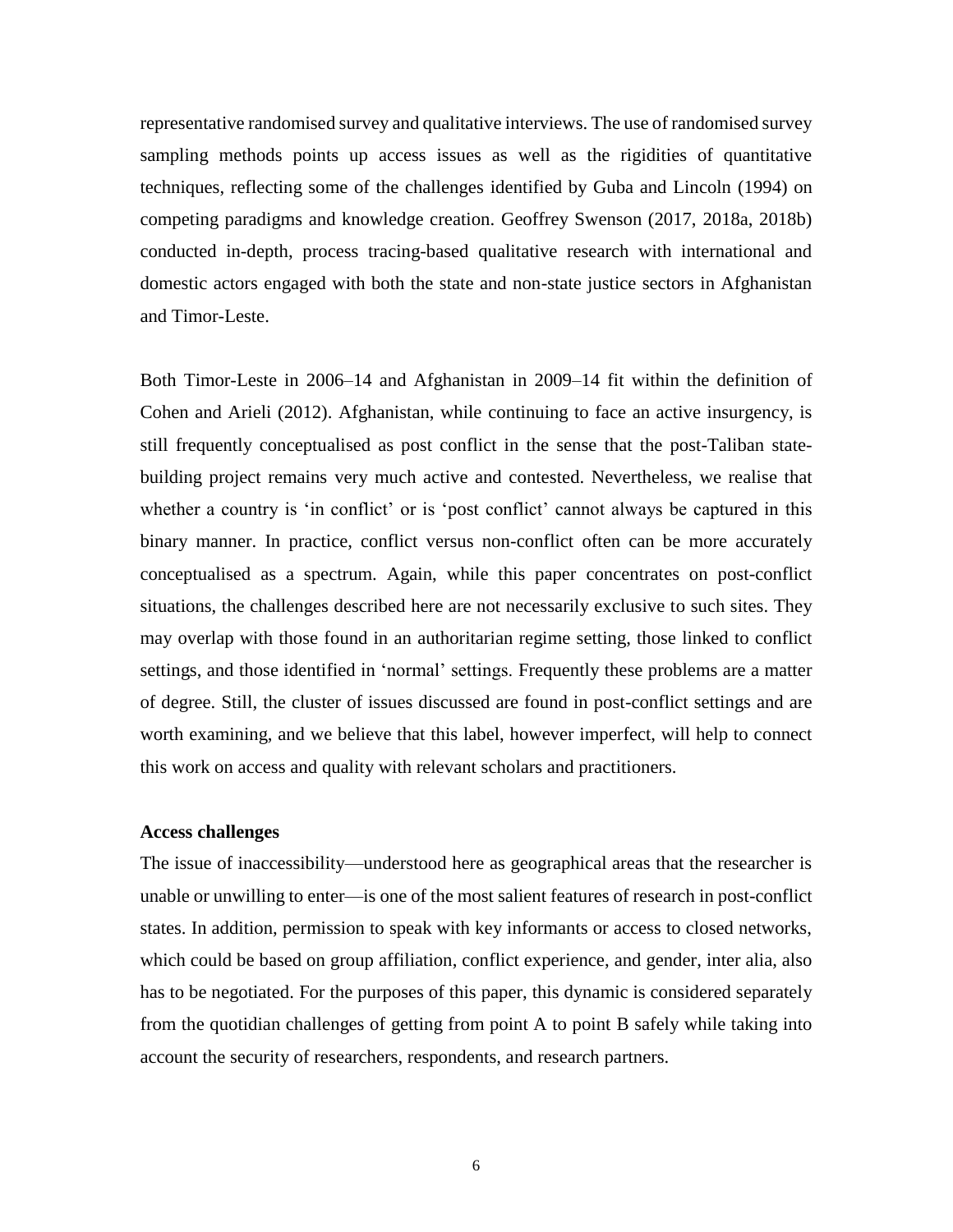Researchers face access issues well before they reach the field. When designing research proposals, academic standards are balanced with university regulations and institutional review board (IRB) and insurer requirements, notably established in, and largely for, less complex environments. Even when researchers are willing to bear a large amount of risk, there are inherent limits, mostly established by IRBs, insurers, and relevant legislation. IRBs seek to 'protect the rights and welfare of subjects' (Amdur and Bankert, 2010, p. 5). This role is undeniably important, although the manner in which it is executed often provokes controversy (Bosk and De Vries, 2004; Haggerty, 2004). Research is generally subjected to a cost–benefit analysis, and IRBs may have a significantly different calculus. The decisions of IRBs almost invariably have a (frequently dramatic) impact on the research design, the presentation of research, and even on whether research can be conducted at all in certain countries or regions. This dynamic is not exclusive to postconflict settings, but given the inherently greater risks, it is more pronounced and restricts the ability of researchers to make their own determinations about the level of danger to internalise.

The matter of physical inaccessibility, meanwhile, stems from the post-conflict context, which commonly is typified by weak state institutions that struggle to provide security and repair infrastructure damaged during conflict (Brinkerhoff, 2005, p. 6); it can also be manufactured by a regime seeking to restrain the movement of researchers through bureaucratic controls and surveillance. Bridges, roads, and other essential transport mechanisms are often damaged by conflict, subject to unexpected closures, or poorly maintained. Civilian and dual-use infrastructure, including communications, electricity grids, and transportation, has increasingly become the target of bombing campaigns by the United States in conflict zones such as Afghanistan, Bosnia-Herzegovina, and Serbia (Thomas, 2006). Widely understood, but rarely acknowledged, poor infrastructure increases the time, difficultly, and cost of carrying out academic research. Other issues that can compound these access concerns include a lack of public infrastructure and the collapse of the private sector, creating logistical issues for the researcher, which make accessing those affected by conflict or the subject of a research sample even more difficult.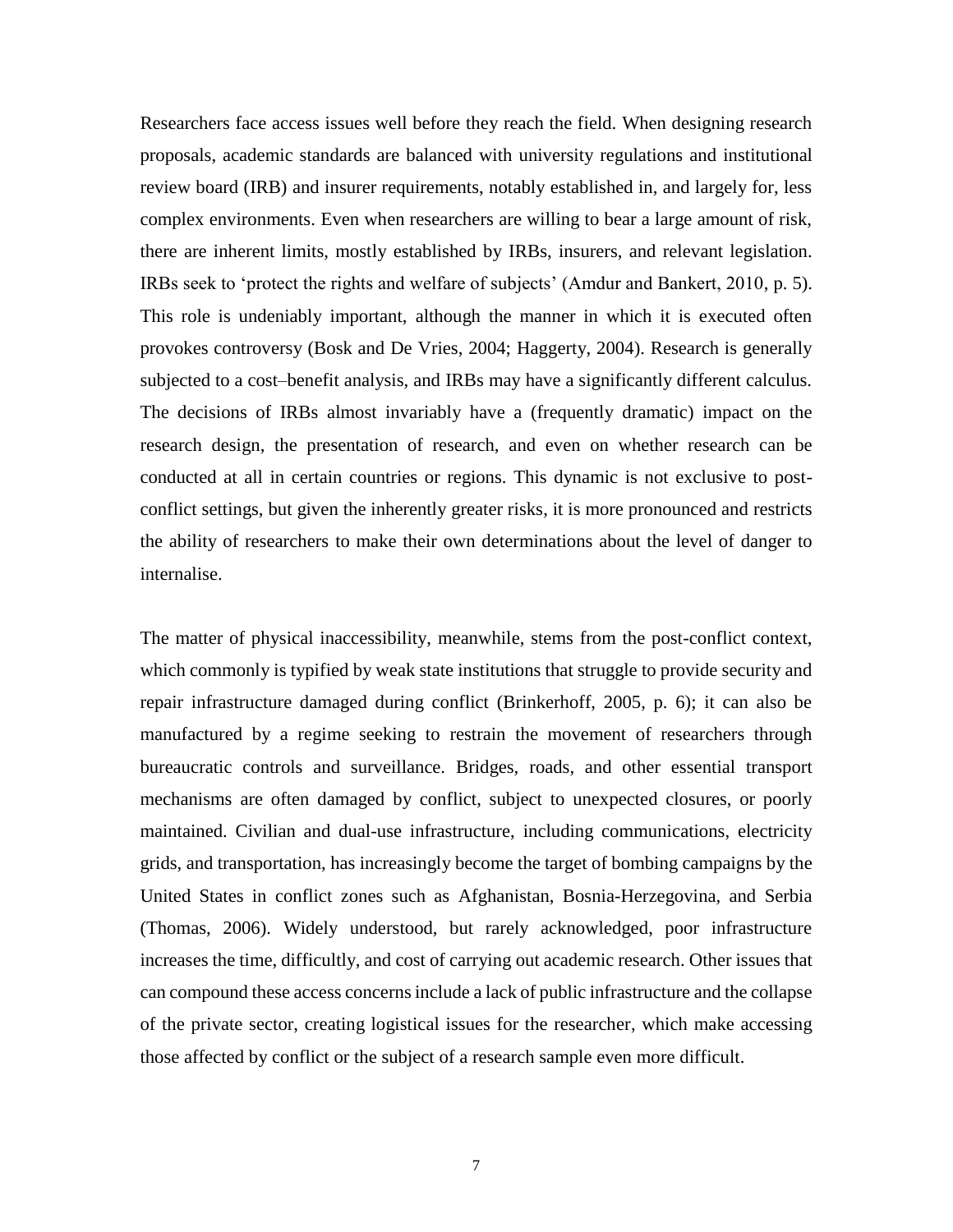Crucially, scholars shape their research designs to address these constraints. Other researchers ultimately decide to focus on areas with better infrastructure, avoiding more isolated or remote regions, and forgo sampling methodologies that could necessitate travel to specific areas. Barakat and Ellis (1996, pp. 149–150) note that research in conflict 'negate[s] the use of highly structured methods'. Supporting this finding in post-conflict settings, Roll found that poor transportation infrastructure was the main challenge to conducting a survey of former combatants in nine randomly selected sub-districts of Timor-Leste. Rural communities in this Southeast Asian nation are highly dispersed and infrastructure remains poor, reflecting the systematic destruction of roughly 70 per cent of the territory's infrastructure following the referendum on 30 August 1999. In one instance, a community that was probably home to numerous selected former resistance members was cut off owing to flooding. Unwilling to leave her motorbike and make the journey on foot, this area was deemed 'inaccessible', resulting in the forfeiting of access to these respondents and damaging her sample. In a more extreme example of the trade-offs between logistical issues, security concerns, and the use of structured methods, Lyall, Blair, and Imai (2013) underline the risks to enumerators in their 2013 survey on popular opinion in Afghanistan, during which one enumerator was injured. The inflexibility of such methods, whereby locations are preselected at random, makes it much more difficult for researchers to be flexible and responsive to changing conditions and circumstances.

Insecurity poses serious challenges for the design and execution of field studies more broadly. As with issues relating to transportation infrastructure, these challenges push researchers to work in more secure and accessible areas, a form of sampling bias. In a postconflict context, this may involve issues ranging from high levels of crime, to concerns about sexual assault, to the risks posed by improvised explosive devices and roadblocks. In such situations, researchers have the ethical obligation to mitigate physical and psychological risks not only to themselves but also to their subjects and local research partners, including through careful site selection, taking protection of confidentiality seriously, and choosing secure venues. Nevertheless, meeting this standard entails costs and requires trade-offs. The more intensive are the security precautions, unsurprisingly, the less flexible and more conspicuous is the researcher. Visiting researchers may choose to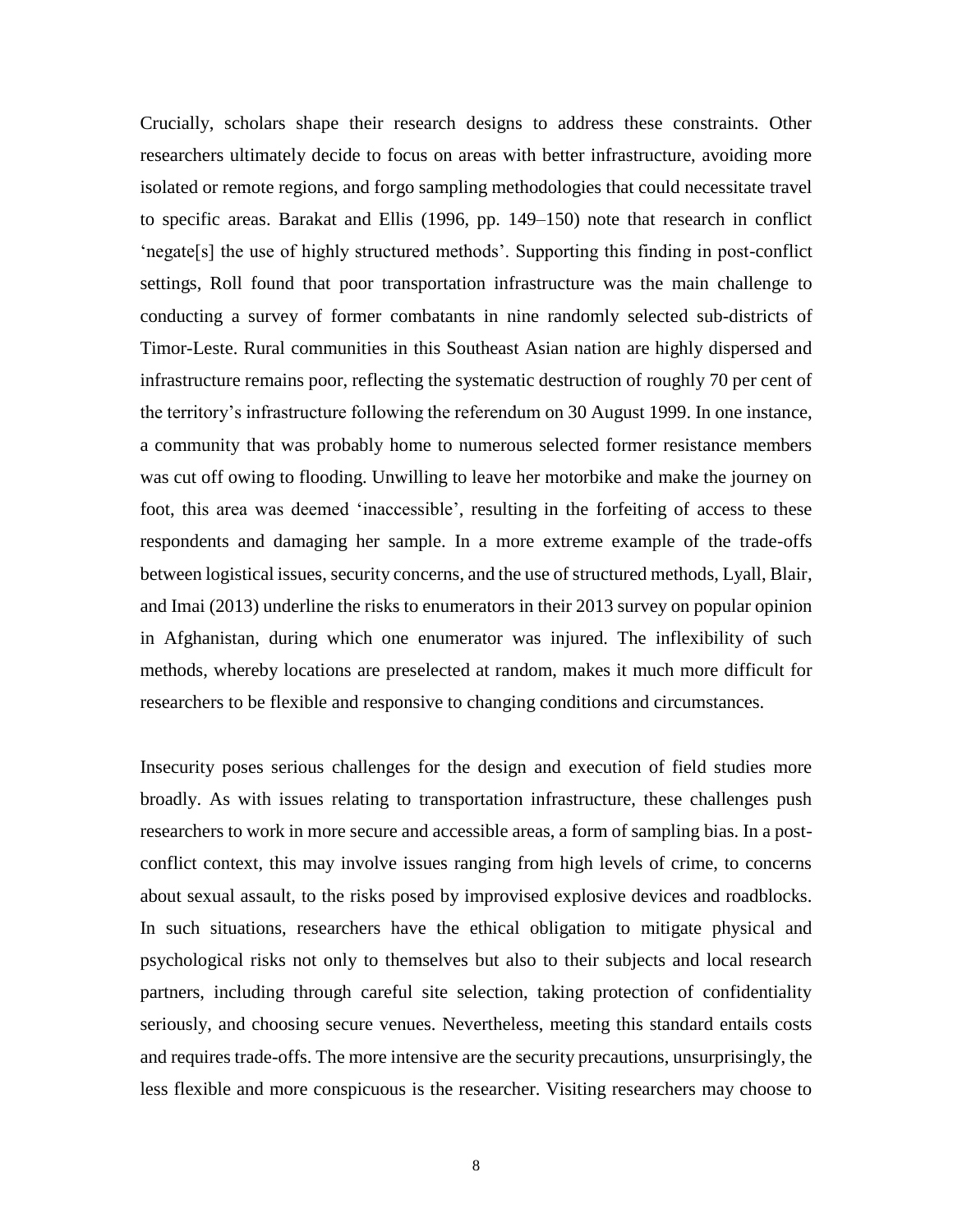travel in a convoy or be accompanied by guards or local research partners. Yet, these precautions can make other subjects, particularly victims, less comfortable and heighten concerns about confidentiality (Gill, 2004).

Female researchers, in particular, may confront problems pertaining to discrimination and safety, which are augmented in areas of insecurity and when working within often maledominated conflict hierarchies. In particular, gender plays a complicated role in gaining access. Roll gained significant support from a high-ranking former resistance leader and official in part by agreeing to social engagements, in one case evening drinks at a beach restaurant—something relatively standard and innocuous for a male researcher. However, this simple engagement raised concern about the expectation of intimacy and, if rebuffed, violence. The act of providing female company at the restaurant required recognition of the informant's status and masculine dominance. While authors such as Gurney (1991, p. 379) describe how perceptions of women as 'warmer' improved their ability to gain access to some subjects, the vulnerability that comes from these feminine tropes must also be discussed (Huggins and Glebbeek, 2009; Rogers-Brown, 2015).

In Afghanistan, security was the most serious barrier to accessing respondents, namely those involved in the reconstruction of the justice sector. Security affected not only Swenson's ability to travel, but also his selection of research sites and ability to meet respondents. These concerns about security risks were well-founded: two significant suicide bombings occurred in Kabul during a research visit in February 2014. The hotel where Swenson stayed on a previous trip was later attacked. Indeed, the 'safe' guesthouses and hotels frequently become insurgent targets owing to the high concentration of foreigners in them. Pervasive physical insecurity affected his research in various ways. Interview subjects were understandably reluctant to take risks to facilitate academic research. For instance, they were more hesitant to get together for interviews, the places and times deemed safe for meetings were limited, and transport to the interview site involved dangers for both the researcher and the respondent. Even in clearly post-conflict contexts, participation in research can put respondents at risk (Helbardt, Hellmann-Rajanayagam, and Korff, 2010).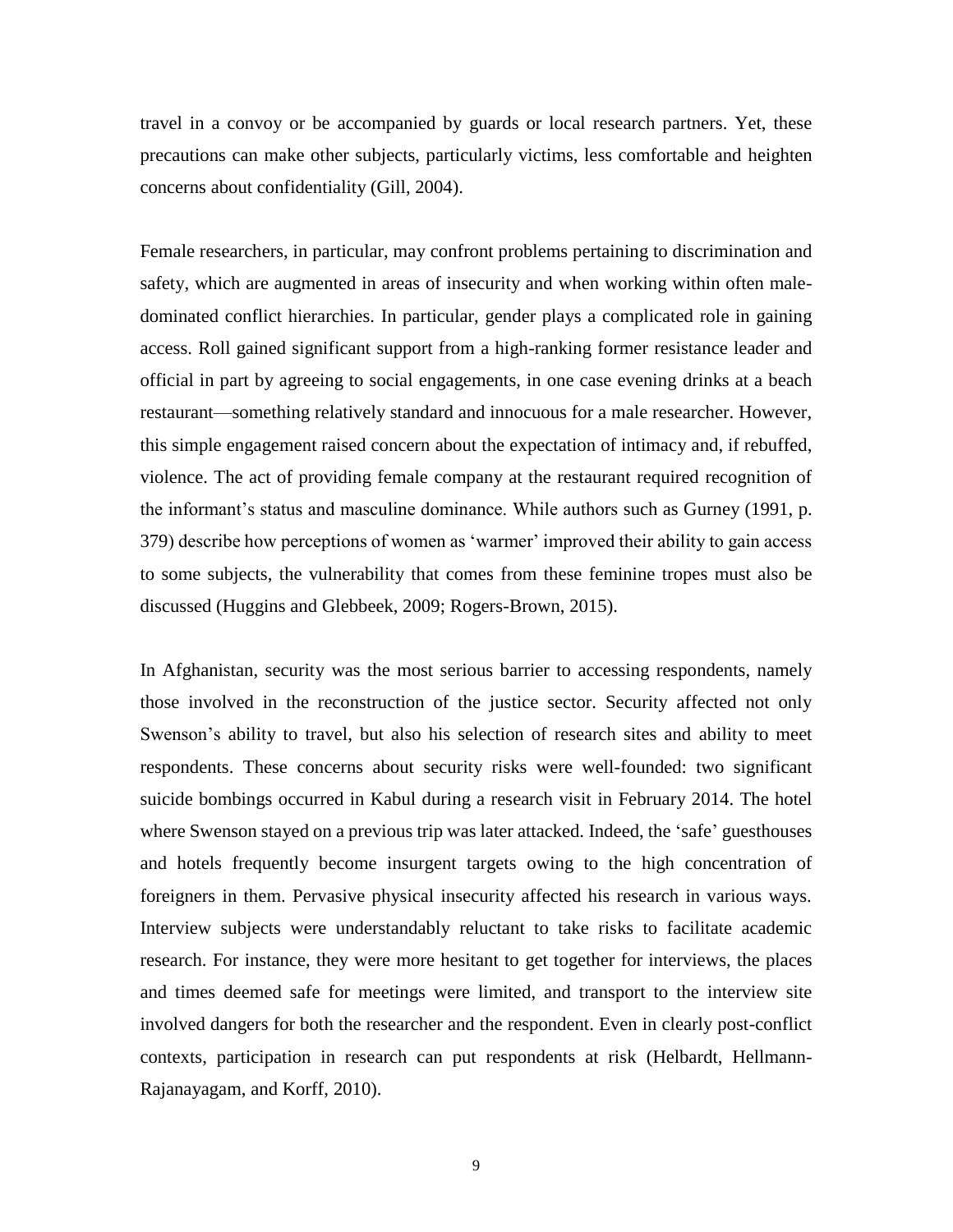Swenson incorporated numerous context-driven steps in his research design and sampling methodology to mitigate risk and to access respondents. Reflecting the work of Tansey (2007) on process tracing and elite interviewing, he chose to use purposive chain referral sampling and to draw on pre-existing relationships rather than employ probabilistic sampling. The benefits of this type of sampling have been highlighted by other authors working in insecure environments. As Feenan (2002) argues, referred individuals are less likely to put the researcher at risk as he/she has already been vouched for by a mutual acquaintance. Reinforcing this finding, Swenson enjoyed considerable access to international and local NGOs and judicial actors due to overlapping social networks. Dependence on these sampling techniques does raise some concern. Certain associations may foster perceptions of partisanship and snowball or chain referral sampling methods increase the risk of the researchers failing to gather information from outside of a cohesive network, which often is interested in seeking to make its account of the conflict and its aftermath the authoritative one. Here, a researcher could easily find himself or herself with a decidedly lopsided sample, despite a commitment to a balanced approach.

Another way that security issues affected research design and sampling was the severe movement restrictions placed on potential respondents in Kabul. Consistently more accessible were those who worked for organisations with laxer rules regarding their movements. Owing to strict protocols, officials with embassies and international organisations were particularly limited in their mobility. Expatriate staff members were unable to leave their compounds for any non-essential official business. As a result, a key cohort of Kabul-based elites who were more accessible and who were able to identify and explain the activities and strategies implemented, became the focus of the research project. Interviews in the capital ably illuminated how judicial state-building efforts were designed, what they sought to achieve, and how Kabul-based domestic and international actors worked. In this manner, the research design and research questions were moulded by an awareness of who could or could not be accessed because of security concerns.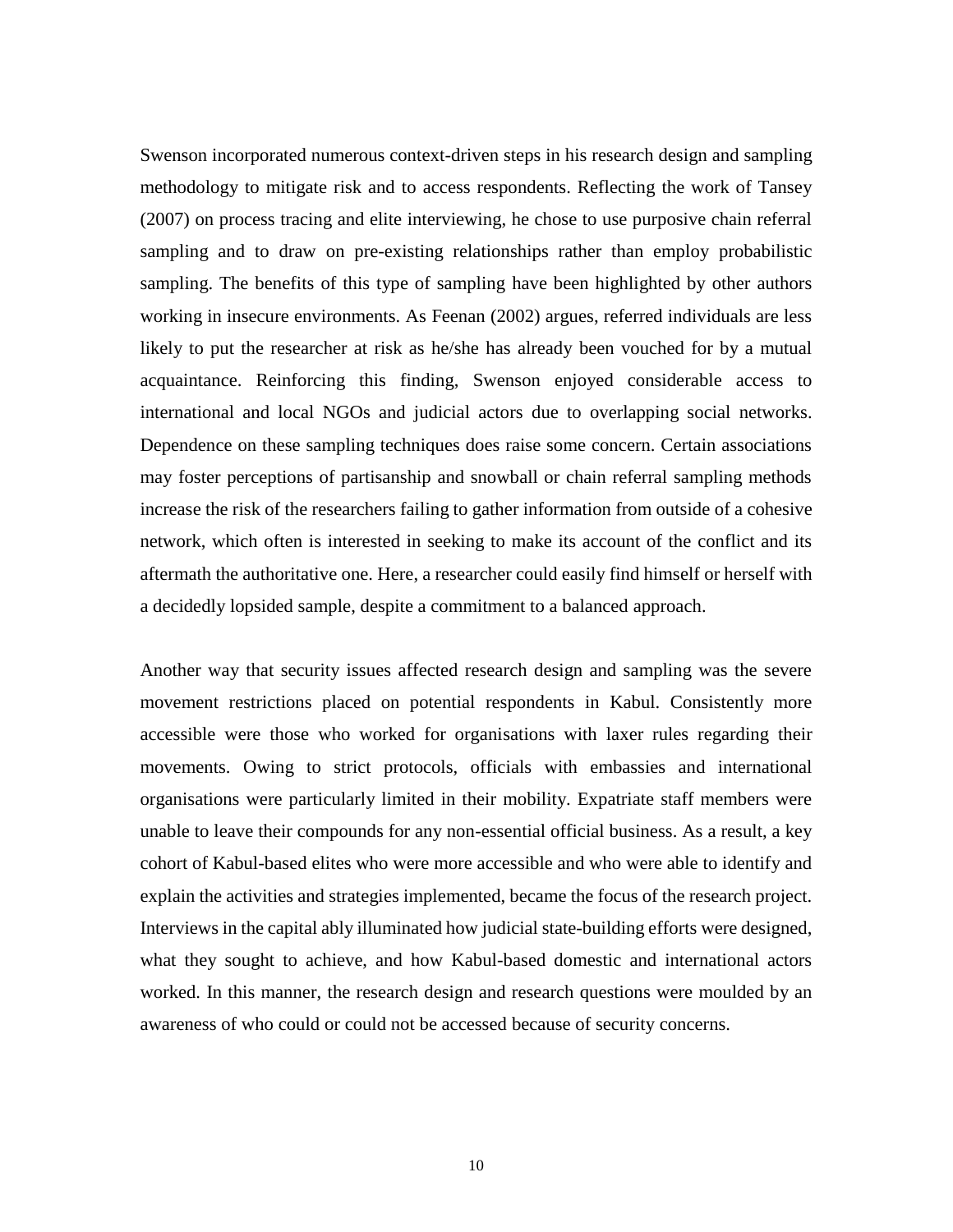Barriers to movement may have explicitly political origins and purposes. Some states, especially authoritarian or semi-authoritarian ones, may have few qualms about intimidating researchers and research participants (Altbach, 2001; Clark, 2006). Officials hostile to research may seek to control and monitor researchers via demands for documentation and identity papers—bureaucratic technologies key to the state's regulation of movement—or by requiring researchers to seek approval for movement to certain areas (Torpey, 1998). Roll was required to make time-consuming trips to district centres to meet with administrators as well as being tracked by the ex-combatants she was studying. At one point she was made to pull into the side of the road and was questioned extensively about her work, a show of force and a demonstration of the vitality of the resistance movement's intelligence networks, a decade after the cessation of conflict. The former fighter was concerned that she was operating in his commander's region without his consent; she had previously sought him out. The misunderstanding resolved, she was allowed to continue.

In Afghanistan, all foreigners were obliged to carry a Ministry of Interior-issued 'Foreijner,s (sic) Registration Card', issued on arrival, and requiring two passport photographs and a valid passport and visa. If the person entering the country does not have the photographs, they have to get them and take them to the Ministry of Interior to obtain the card. Moreover, enforcement is decidedly arbitrary. When Swenson was in Kabul in May 2009 and lost the card, his departure was almost denied. When leaving Kabul in February 2014, the card was not even collected. Visitors can also be subject to harassment or a fine if they do not have their identity card. Researchers may find themselves subject to bribes or to demands for other forms of remuneration in exchange for access or assistance. Authoritarian tendencies by the state and the culture of repression may dissuade many from participating and generally hinder research.

Finally, while security risks and physical barriers, such as the loss of a bridge, are paradigmatic examples of access issues, access problems frequently are compounded by limited public- and private-sector development. Perhaps obvious, but it is worth noting that in the field, researchers cannot assume that they will be able to find potable water, reliable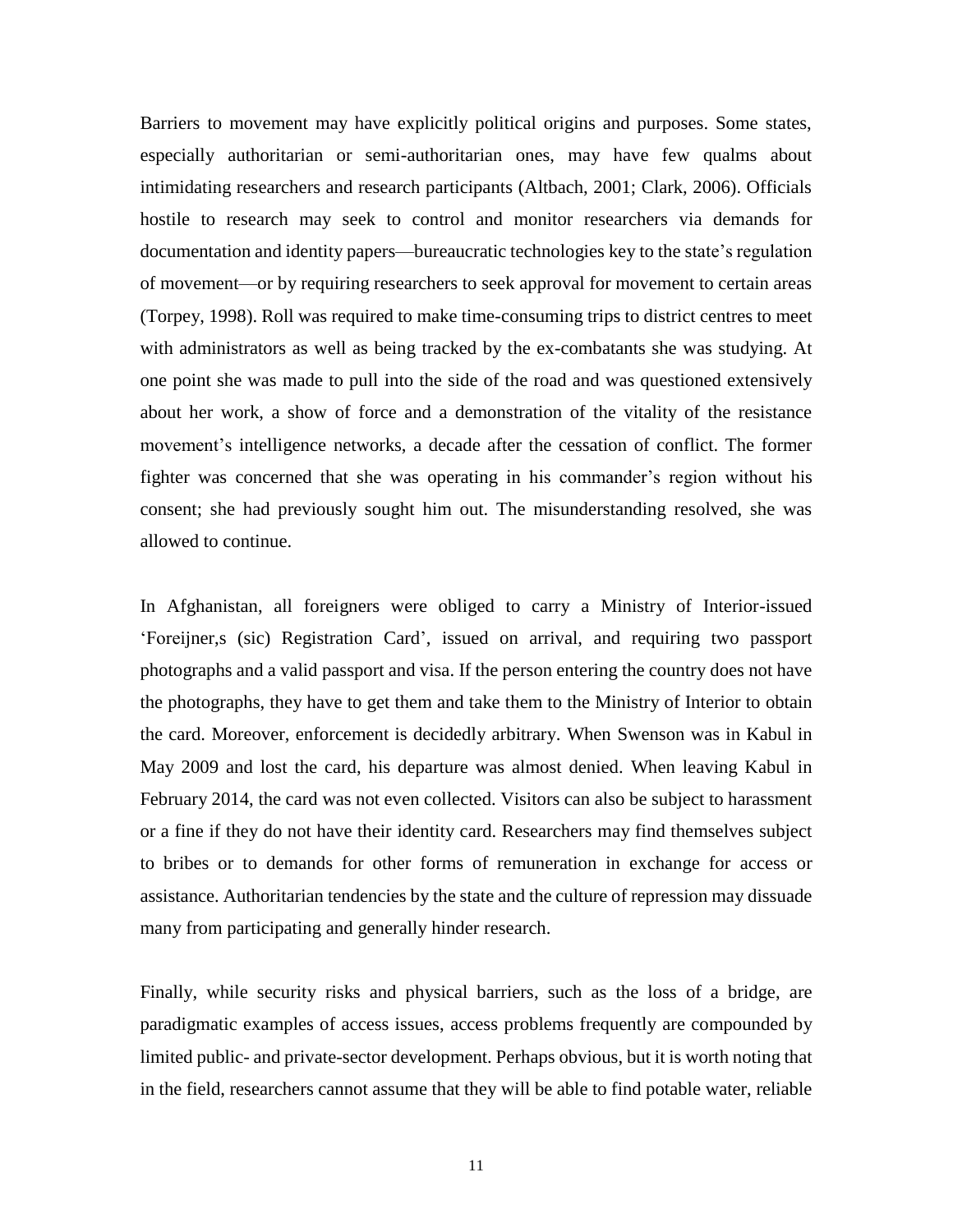power, secure accommodation, dependable transportation, telephone credit, or easy access to food outside of less-afflicted or -isolated areas. Simple tasks such as purchasing food, finding safe accommodation, refuelling a motorbike, and making photocopies of survey forms necessitate planning. The economic distortion caused by a significant international presence in post-conflict states can render certain services, such as car rentals and translation, prohibitively expensive and force researchers to spend heavily on basic necessities such as accommodation and food, even within the context of great poverty (Chesterman, 2004, pp. 200-202).

This sectorial weakness permeates scholarly inquiry in subtle but important ways. Extended travel becomes more difficult, which increases the visiting researcher's dependence on the organisation or people with which he/she has engaged to assist or collaborate on the research. Researchers may have to assume increased risk. In Timor-Leste, for instance, no institutionalised banking services existed outside of the capital, Dili, and the country's second largest city, Baucau. Consequently, researchers needed to carry large amounts of cash, augmenting security concerns. Where accommodation is unavailable, researchers may choose to rely on local residents or religious establishments, introducing uncertainty and increasing stress; Roll stayed with nuns and priests throughout the countryside, owing to the lack of hotels. Technological changes, such as mobile banking, the use of tablet computers rather than printed survey forms, and the rapid extension of mobile networks and smartphone use, even in areas ravaged by conflict, have the potential to begin addressing such issues and improving coordination.

#### *Access biases and the capital city trap*

The problems with security and infrastructure, for example, are clear, but how do they affect research design and practice? More critically, how do they shape findings on postconflict environments? In examining access, we discovered that these issues significantly shaped our research in Afghanistan and Timor-Leste; this was not 'business as usual'. In Timor-Leste, access issues created challenges for quantitative sampling. In Afghanistan, known security problems firstly shaped Swenson's research question and design, focusing his work on those in Kabul and leading to the use of chain referral sampling, and secondly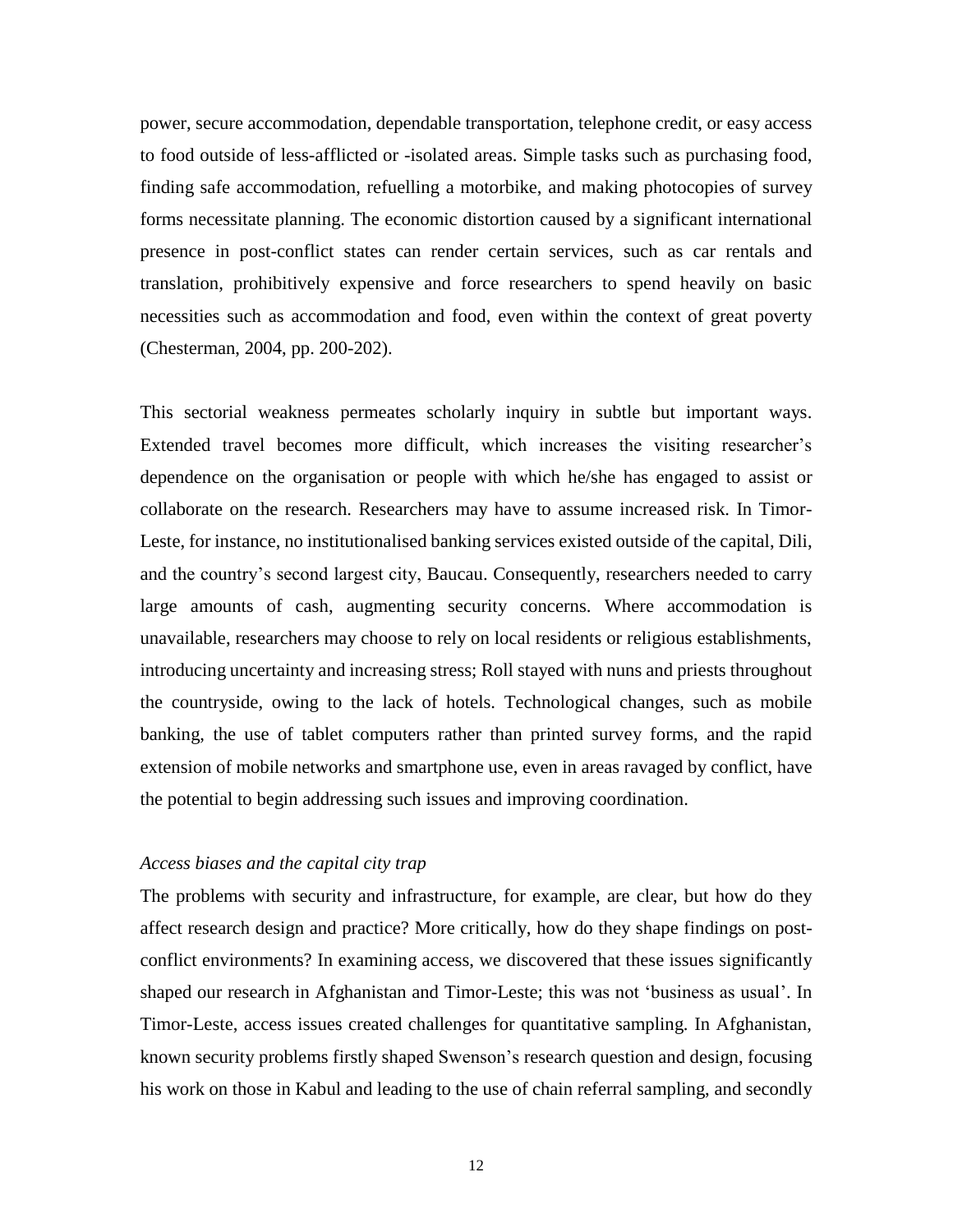further affected his access to those in the city. While quite diverse, these examples demonstrate how access issues exert pressure on the choice of research design, allowing the researcher to remain in relatively well-serviced and more secure population centres. Chambers (2006) describes this in the development literature as a 'capital city trap'; research in Afghanistan further underscores his observation that 'where there is a security problem, the hold of the capital city is even more severe' (Chambers, 2006, p. 10).

This matter is particularly acute in survey research. Even in probabilistic surveys, results may underrepresent highly isolated, rural populations, such as those in Roll's sample cut off from the larger towns during the rainy season. Of concern, this bias mirrors that of government teams from the capital who were disinclined to engage with populations beyond the reach of their 4x4 vehicles, reproducing the very bias under examination. What is more, the difficulty of accessing respondents made attaining a robust sample size difficult, reducing the utility and representativeness of the sample. This raises the basic question of in what circumstances are such quantitative methods simply inappropriate, at least in the absence of considerable institutional support. Problems with access in postconflict environments create significant roadblocks, literal and figurative, to robust survey research. Sticking to the capital or struggling to achieve necessary sample sizes rules out large-n, geographically diverse sampling, which is vital for making broad-based, representative claims about populations.

Just as insecurity and transportation issues introduce sampling bias in quantitative research, Swenson's experience in Afghanistan underscores how these constraints can similarly shape research design, denying much room for hearing the voices of ordinary Afghans. How they experienced those activities thus fell outside of the scope of the research question. Claims about activities beyond the capital were difficult to verify. This experience reflects work by Kalyvas (2004, p. 166), who found that 'urban bias' promotes a 'general tendency to interpret phenomena a-contextually and in an exclusively top-down manner'. When access is limited, particularly to non-elite and rural or geographically distant informants, research designed to answer a compelling question risks becoming another voice in the echo chamber.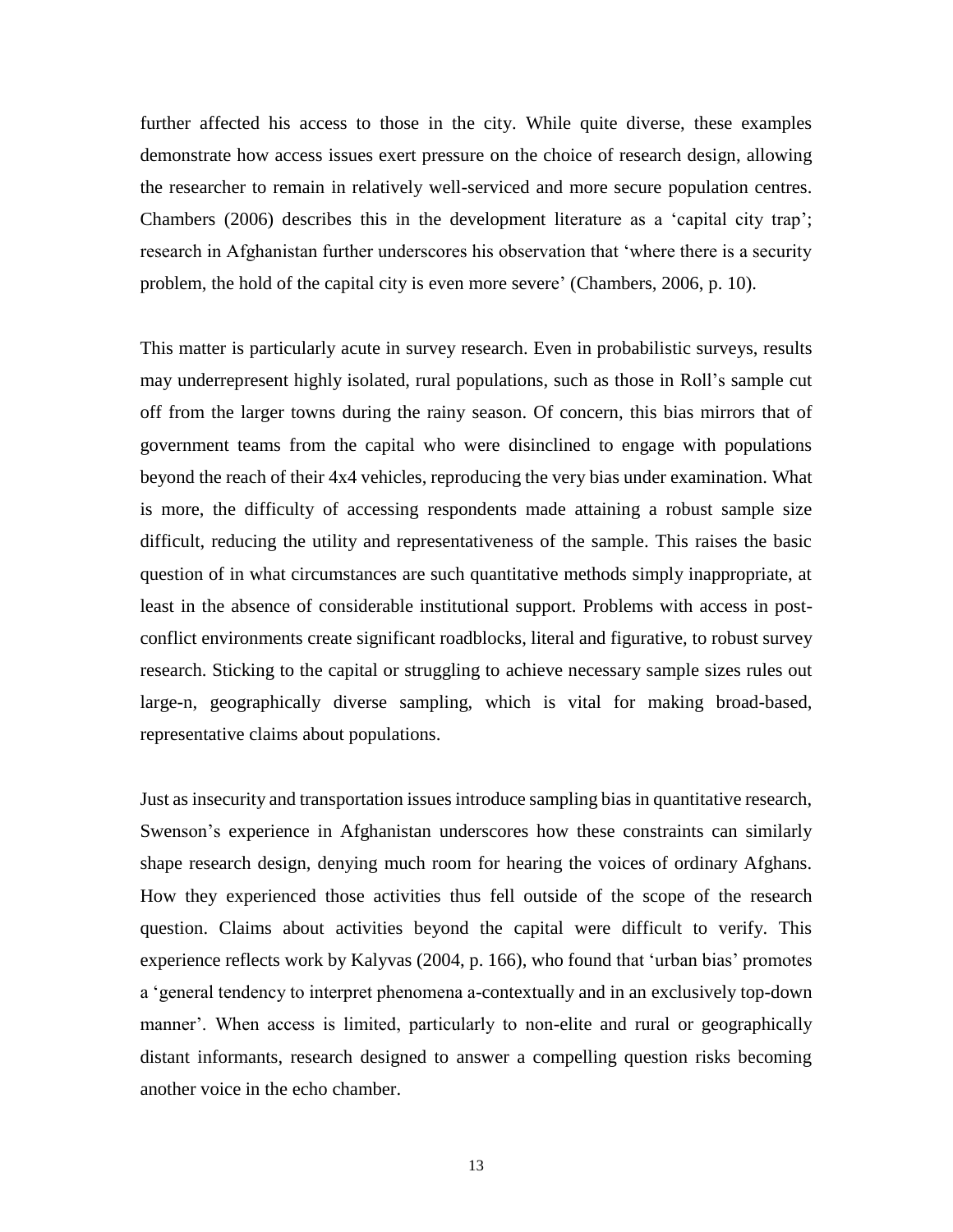Many researchers tackle access issues by partnering with an established organisation. In cases where independent travel is prohibitively difficult owing to poor physical infrastructure or insecurity, field researchers may work with NGOs, military organisations, development agencies, the United Nations, or even private-sector partners. Such entities maintain an established, on-the-ground presence in states such as Afghanistan and offer access to the vehicles needed to navigate degraded infrastructure. Such associations entail trade-offs (van der Haar, Heijmans, and Hilhorst, 2013), and may risk the researcher being seen as an extension of that body rather than independent. Further complicating such partnerships is the fact that NGOs often are invested in research outcomes and can be upset by assessments with which they do not agree. NGOs may also pursue advocacy research that serves their own ends and does not meet academic standards of impartiality and rigour (Black,  $2003$ ).<sup>3</sup>

At the same time, grey literature is making an important contribution. As described by Siliken and Hendrie (1997), the needs of NGOs for data may also drive and support innovative and rigorous research partnerships. NGO literature is helping policymakers, practitioners, and scholars alike to understand large-scale macro-level phenomena through ongoing series of reports on topics such as trends in global violence (Human Security Research Group, 2013) and human development (United Nations Development Programme, 2016). Furthermore, it is important to note that these are risks and not certainties. Even in very challenging circumstances, the work of international and local NGOs may be, and regularly is, of extremely high quality and address some crucial access issues by being able to capitalise on a long-term domestic presence and extensive local knowledge and contacts. For instance, the Asia Foundation has produced a methodologically rigorous national opinion survey annually since 2004, which has immense value for understanding contemporary Afghan society. The 2016 survey, for instance, 'polled 12,658 Afghan respondents, 52.7 per cent of whom were male and 47.4 per cent of whom were female,<sup>4</sup> representing 16 ethnic groups from all 34 provinces in the

<sup>&</sup>lt;sup>3</sup> This may also apply to governmental partnerships, as highlighted by Mosse (2006).

<sup>&</sup>lt;sup>4</sup> That the total does not add up to 100.0 per cent most probably is because of rounding.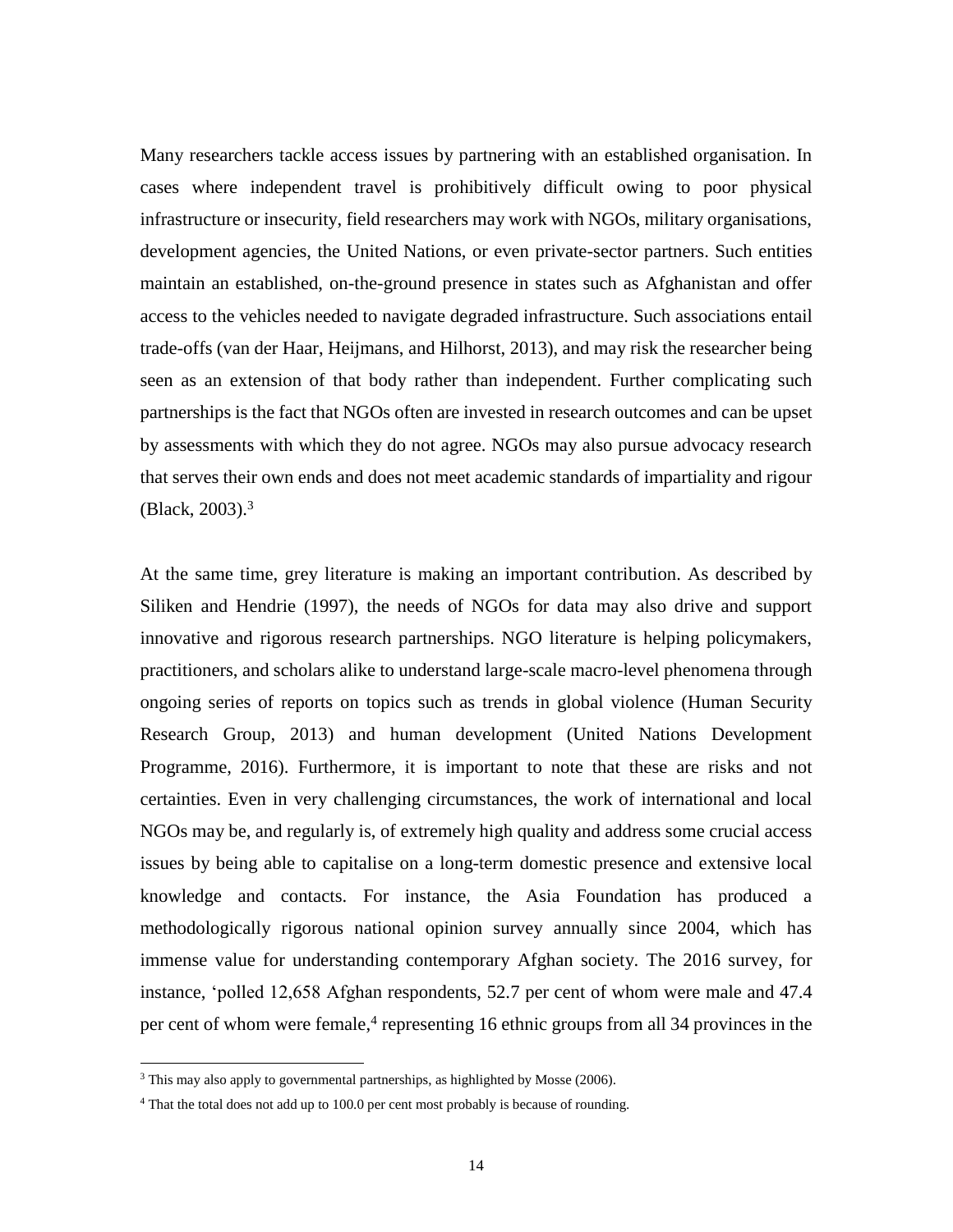country, including highly insecure areas (Asia Foundation, 2016, p. 5). In Timor-Leste, the Judicial System Monitoring Programme (2017) is an essential source of data and analysis on the state justice system nationwide.

Just as the capital city trap matters in development research, this bias also needs to be understood in post-conflict research. At the extreme, insecurity results in blind spots or known omissions when certain research areas are too dangerous to access in a manner consistent with social scientific research norms (Vlassenroot, 2006). While sensible and justified, the exclusion of particularly dangerous research sites affects the results and the knowledge gleaned. Certain people, particularly those isolated by conflict and those less prominent, powerful, or mainstream, will tend to be omitted. As other researchers make similar decisions, the marginality of such communities is reinforced and the voices of those who are better served—and studied—are amplified. The research that has been left *undone* must also be considered; decisions to avoid unsafe areas or topics that require access to former conflict actors come at the cost of more fully comprehending dynamics.

#### **Challenges to data quality**

Accessing individual respondents may be particularly difficult in post-conflict settings, yet a less acknowledged issue is that these environments also affect the quality of extant written records or government data and of the information that respondents offer. The effects on the quality of the data gathered in these locales is to be found in three main legacies of conflict:

- degraded information infrastructure;
- traumatisation and distrust; and
- low human capital.

It can be difficult, as Roll experienced, finally to locate a respondent, only to find him or her uncomfortable with the survey interview, or to gain access to records, only to discover that they are riddled with errors or omissions. Empathy is important here, as is an appreciation of the contextual reasons and the politics of why data quality is low.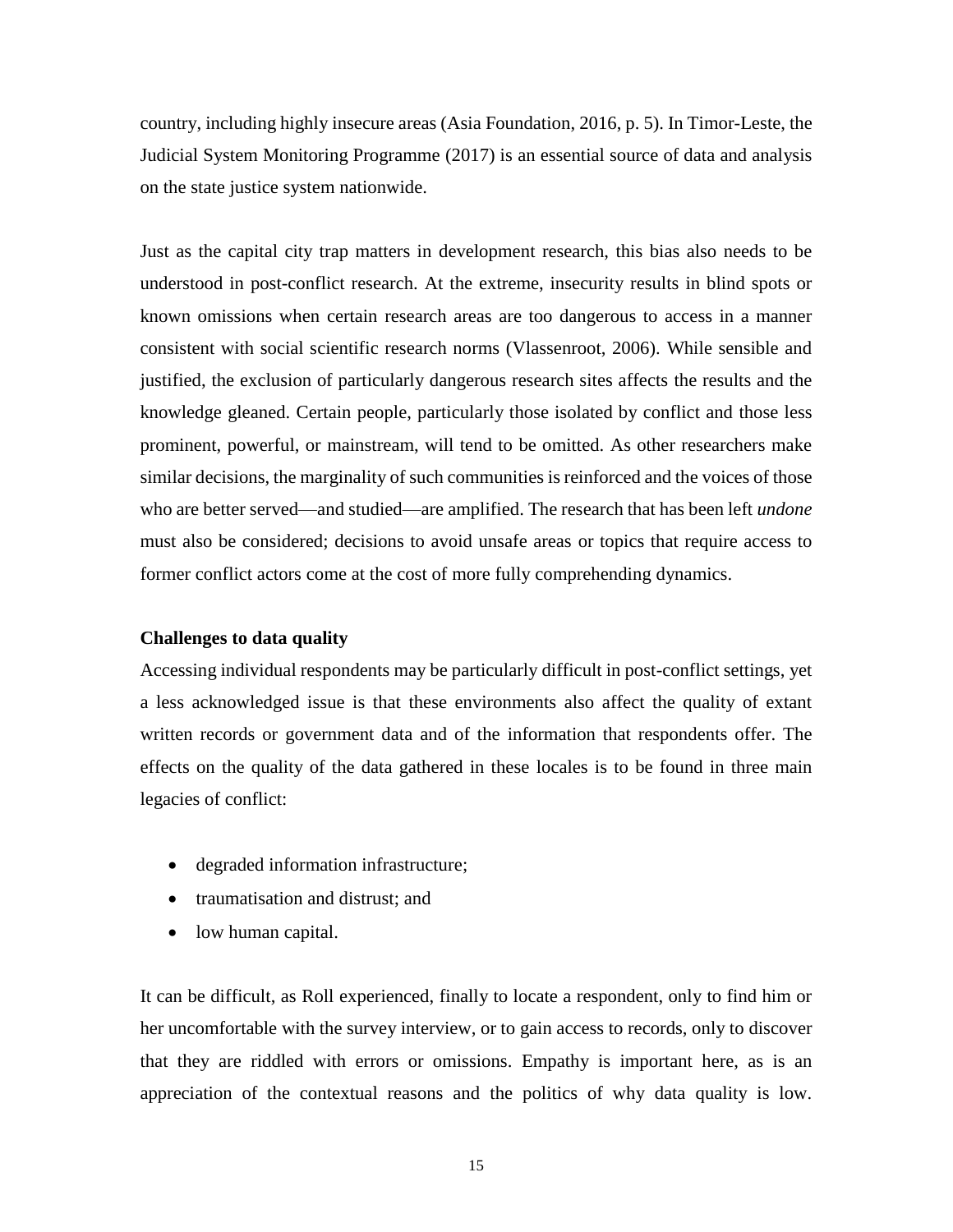Ultimately, rethinking 'data quality' and working with the information provided may point to one way of resolving these problems.

The first key issue concerning data quality is that a post-conflict state's 'information infrastructure' may be degraded and characterised by systemic weakness. As Menkhaus (2004, p. 6) summarises: '[t]he poorer and more disrupted the society, the less likely reliable data will be available'. Simons and Zanker (2012, p. 17) emphasise, meanwhile, that there exists a 'pronounced lack of state-sponsored statistical data for regions outside the industrialized world'. In Afghanistan, extensive internal conflict and the Taliban regime's hostility to non-religious-based legal order devastated the country's legal and broader informational infrastructure. In other cases, regimes may falsify data on sensitive subjects, increasing the unreliability of state statistics (Simons and Zanker, 2012, p. 16). Often, furthermore, records are simply lacking, incomplete, or poorly organised, impacting on researchers. Without police data, for instance, it becomes difficult to analyse crime patterns; without census information, it is hard to understand demographic shifts or to compare subpopulations with the general population. For researchers hoping to use probability sampling, the absence of complete records to serve as sampling frameworks results in the lengthy and difficult process of constructing a framework or the use of 'second-best', non-probability sampling methods (Bøås and Hatløy, 2008, p. 35; Haer and Becher, 2012, p. 4). Even when data are available, the quality may be poor. Such problems are increasingly acknowledged by researchers who use large datasets that seek to capture micro-level conflict dynamics (Eck, 2012); they persist following a cessation of conflict.

Records are deeply political and may be deliberately destroyed in conflict, as occurred in Timor-Leste, during the Indonesian withdrawal in October 1999 (The World Bank, 2009, p. 3). This pattern was repeated during the East Timorese crisis in 2006, with the Ministry of Finance's customs building targeted and burnt, allegedly with the purpose of destroying records (International Organization for Migration, 2012, p. 18). Even if records are not destroyed systematically, data quality and control issues arise. The registry of Timor-Leste's Veterans' Pension Scheme, which formed the basis of Roll's sampling framework, was woefully out of date; approximately 10 per cent of the individuals in the sampling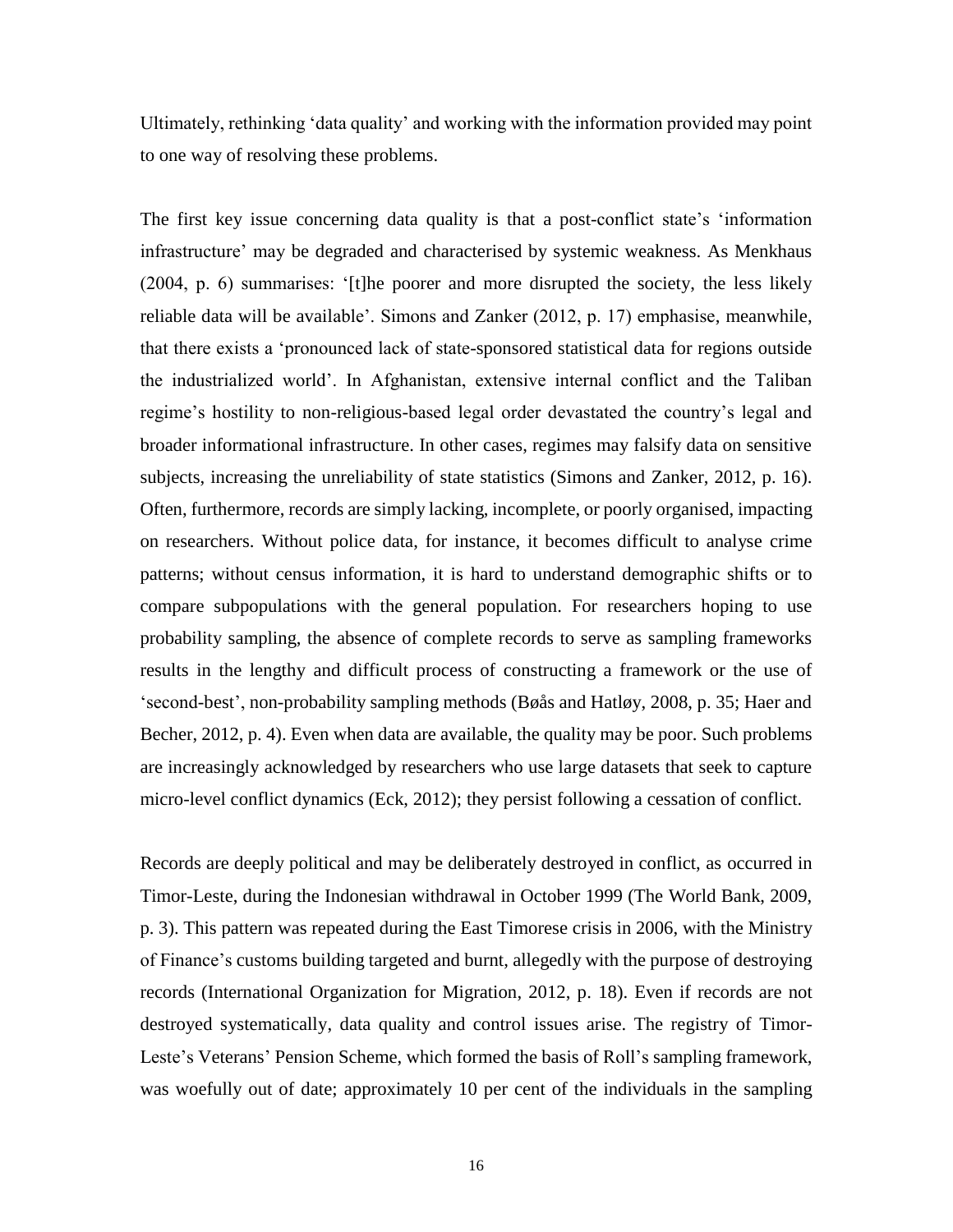frame were deceased. Ironically, however, this very same matter of poor data management facilitated access to the government's registry of registered former resistance members, critical for the study. Roll received the entire dataset on a USB (universal serial bus) drive from a database technician; protocols for acquiring such extensive, non-anonymous data would have been in place in contexts with more developed data protection. In this instance, poor data management facilitated academic access (while also raising ethical and data protection issues) and highlighted data quality issues. This dynamic exemplifies how matters of access and quality are not only intertwined, but also are not always clear-cut in their research implications.<sup>5</sup>

The second key issue with data quality, in this case with regard to information from interview or survey subjects, stems from distrust and trauma. Unsurprisingly, traumatisation has been documented in the psychological literature across a broad range of conflict settings, although its consequences remain subject to debate (Pupavac, 2004; Robins, 2012). Conducting field research in post-conflict environments frequently necessitates engagement with people who may have experienced and witnessed suffering, some of whom may also have partaken in violence. Such post-conflict trauma manifests as a 'variety of intrusive, avoidance, and hyperarousal symptoms and often [is] accompanied by heightened anxiety, depression, and hostility' (Pozhidaev and Andzhelich, 2005, p. 37). For researchers, concerns arise about the ability of traumatised subjects to recount their experiences reliably. These people may have difficulties recalling or discussing these topics, bolstering problems pertaining to item non-response (or insubstantial responses) and refusal to be interviewed. Working in such environments presents concerns about whether or not the information collected is accurate and complete, as well as broader ethical considerations regarding engagement with these subjects.

Respondents in post-conflict settings may be hesitant to answer questions and to interact with researchers. As Haer and Becher (2012, p. 9) note, such 'non-response may be a coping strategy'. Löfving (2005, p. 89), too, sees 'lying, misinformation and direct silence'

<sup>&</sup>lt;sup>5</sup> Thanks to one of the anonymous peer reviewer for pointing out this interesting dynamic.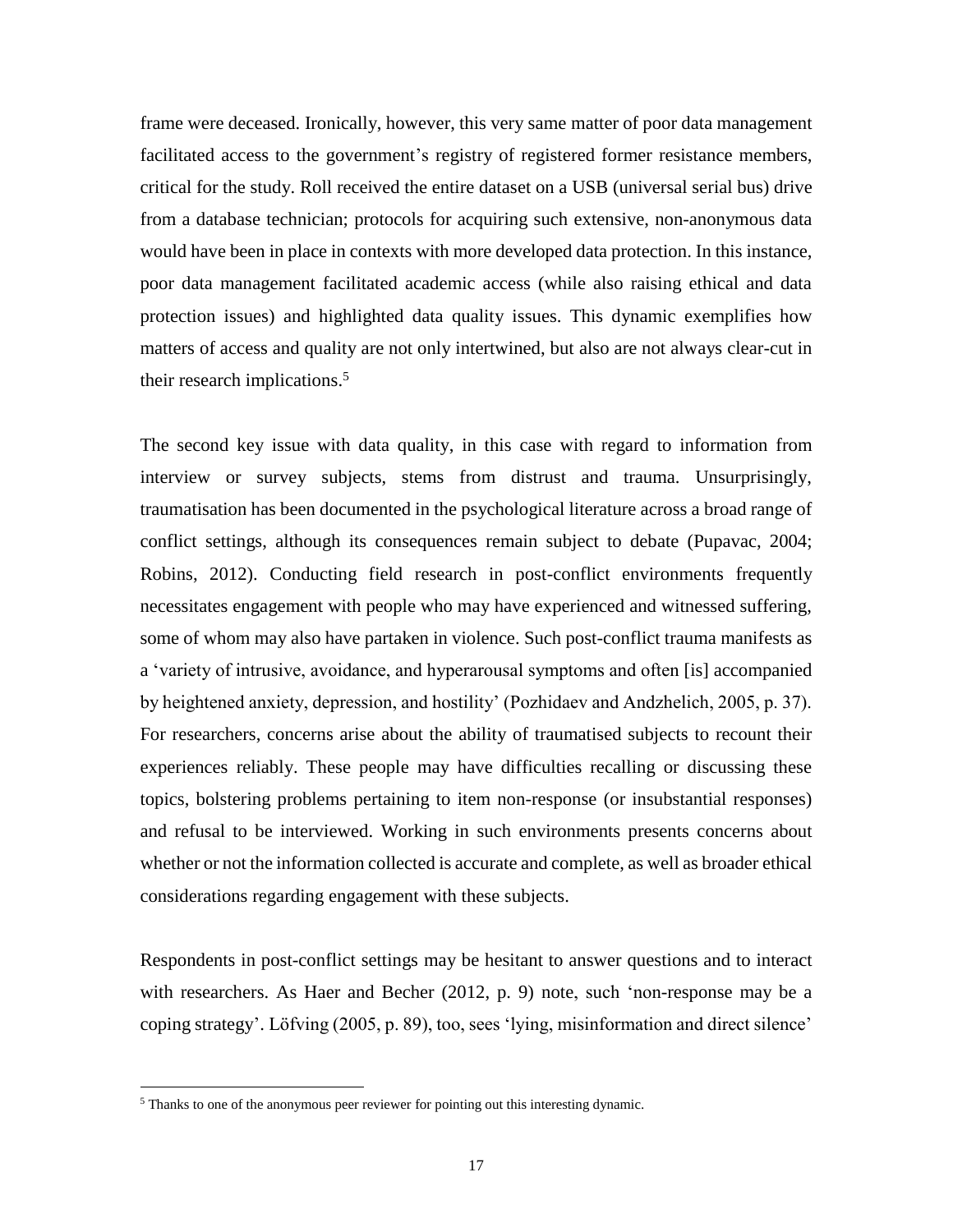as essential to the 'communicative tool kit of people in politically unstable circumstances'. In circumstances where refusals, deflections, or silences may be protective, efforts to probe or penetrate these defences are ethically dubious. Interviewing traumatised persons also raises concerns about *re*-traumatisation, by which the act of recounting distressing histories endangers the respondent, causing him or her to 'relive' the episode (Bell, 2001). This risk calls to mind Anderson's (1999) call to 'do no harm' in humanitarian, development, *and* research practice, underscoring the ethical imperative for research not to abuse participants. The spectre of re-traumatisation has the effect of discouraging work on particularly sensitive subjects. Jessee (2011, p. 288), for instance, states that her research process was 'impeded at every step by [a] desire to minimize harm for my informants'. This same concern led Roll to avoid putting extensive life-history questions to Timorese former resistance members, despite their research value, choosing instead to focus on the postconflict period.

In post-conflict contexts, subjects may be particularly unwilling to *trust* foreign researchers, compromising data quality and influencing whether respondents participate at all (Groger, Mayberry, and Straker, 1999). This is a reasonable position. Many postconflict states emerged from colonial and neo-colonial interventions, which drew power from the 'study' of subjects and the management of data (Appadurai, 1993).<sup>6</sup> Subjects may distrust researchers' ability to protect their anonymity, particularly if recordings or notes are being made (Gokah, 2006, p. 68). Feenan (2002, p. 155) describes how his efforts to be transparent and to share information with his paramilitary subjects in Northern Ireland had the potential of backfiring, leading to apprehension that he would not be able to maintain confidentiality. Negative triggers can be difficult to predict: one respondent in Timor-Leste was distressed by the use of a red pen, pointing out that Indonesian officials had used them in certain records. Others are more obvious: associations with one conflict party may reduce the willingness of respondents to participate. As Cohen and Arieli (2011, p. 420) reflect, their experience as Israeli-Jewish researchers 'amplified the need for a basis

 $6$  Romano (2006) highlighted issues with anti-Western sentiment while conducting research in the Middle East. Researchers may find it difficult to distinguish their own work and political orientation from that of their home country or institution.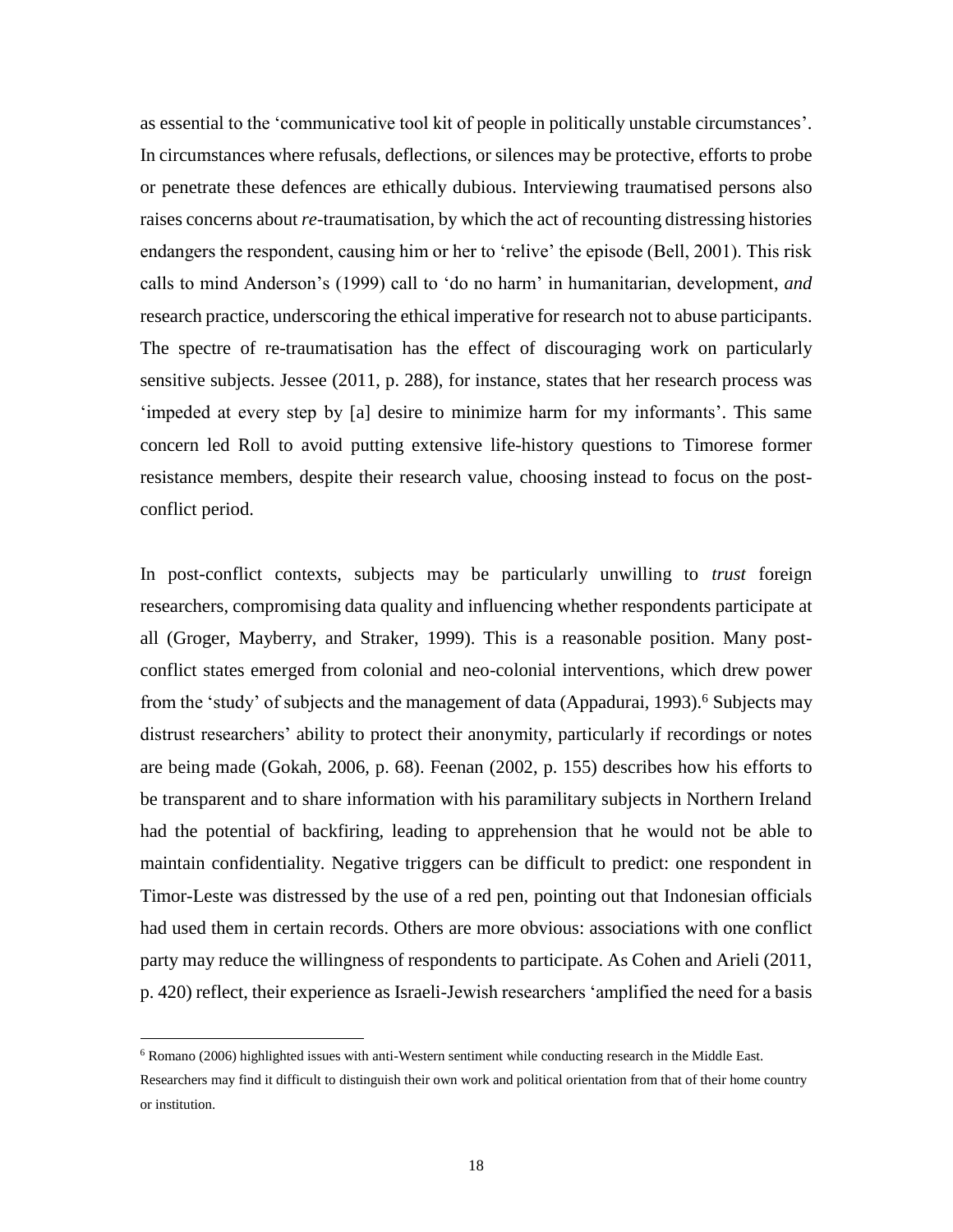of trust in accessing the Palestinian and Jordanian research population and enlisting its cooperation'. Goodhand (2000, p. 12) underlines that such research 'occurs within an intensely political environment and is unlikely to be viewed by local actors as neutral or altruistic'. The appearance of partisanship is consequential, easy to acquire, and difficult to shake in post-conflict environments. 7

Elite actors may have other reasons for deciding not to participate or to offer incomplete information. They tend to be interested in the 'official' knowledge that the researcher produces; research consistent with their views and the imprimatur of a foreign university can be used as a potential source of legitimacy for their position both domestically and internationally. International NGOs are by no means immune to this dynamic as they seek to create their own narratives, and researchers of all backgrounds should be attuned to these issues. NGOs in post-conflict settings, like NGOs more generally, face pressure to secure donor funds (Cooley and Ron, 2002). Consequently, they are incentivised to try to shape the dominant narratives in the areas in which they work to ones that are favourable to their issue areas, strategic approach, and programming (Cohen and Green, 2012). When conducting elite interviews with international and domestic actors working on statebuilding issues, Swenson found that they were almost always quick to acknowledge flaws within the state-building process, but equally swift in distancing their own work and approach from the larger problems. NGOs often have strong reasons to downplay problems and to magnify successes as 'they must justify their existence to donors, secure new contracts, and fend off competitors' (Cooley and Ron, 2002, pp. 37–38). These concerns proved well founded as some practitioners responded very negatively to published criticism of their programme (Bartz, Momand, and Swenson, 2018). Researchers need to recognise this dynamic in their dealings with these entities.

The third driver of poor data quality in post-conflict settings is low levels of human capital or education, increasing the challenge of eliciting robust responses from research subjects. A major social legacy of conflict may be the destruction or suspension of institutions that

 $<sup>7</sup>$  Non-participation and misrepresentation pose challenges, but the manner in which they occur may provide a useful</sup> type of metadata in and of itself.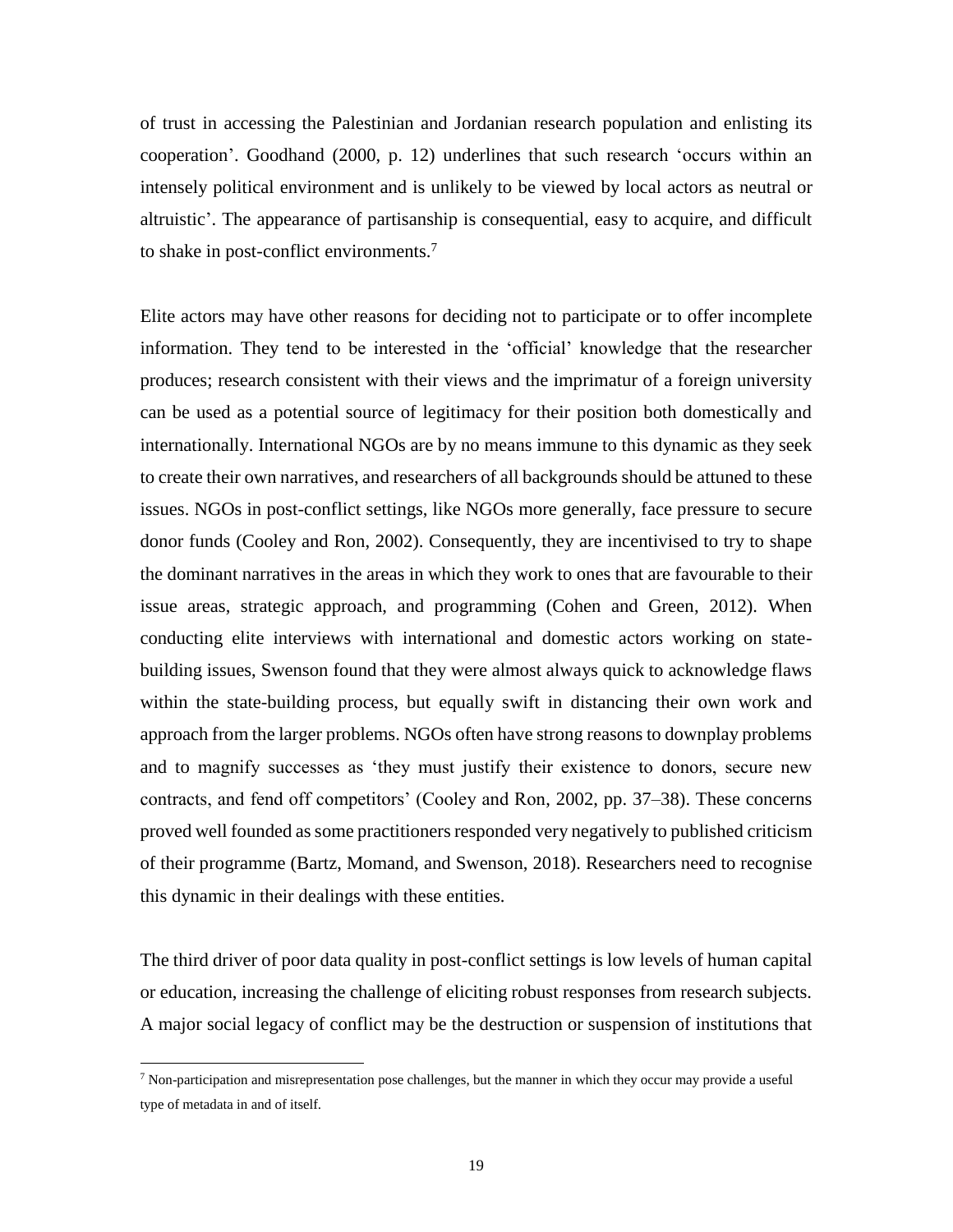provide education and training—on the devastating impact of the Afghanistan conflict on legal education, for example, see Swenson and Sugerman (2011). In addition, data quality issues also arise in relation to survey responses, probably reflecting a combination of extremely low education levels as well as distrust and trauma. In Roll's experience, subjects in Timor-Leste at times had difficulties recalling or discussing their experiences, fortifying problems with item non-response and affecting overall data quality. This reticence in part reflects unfamiliarity with survey instruments and low educational levels. Forty-six per cent of respondents were illiterate and 33 per cent had received no schooling; these high rates reflect the deprivation and disruption that marked former fighters' lives during the conflict. Even though surveys were researcher-administered, which can address some matters pertaining to literacy, comprehension, and in some instances survey fatigue, these aspects required the dramatic simplification of survey items—at the cost of sophistication, abstraction, and some types of comparative analysis. Yet, the researcher must also remain vigilant to ensure that survey questions are not unclear or even culturally unintelligible by reflecting a set of assumptions disconnected from respondents' lived reality.

#### *Data quality and study bias*

Data availability and quality issues need to be taken into account when designing field research in post-conflict settings, as well as when thinking critically about the position of both respondents and the researcher in the post-conflict political environment. Low education levels and a lack of national data necessarily affect the research design and the choice of methodology. Similarly, as discussed above, a paucity of public records and government data can cause problems for comparative analysis or introduce dataset biases into large-n comparative studies. Just as data quality issues can affect quantitative research, economic and socio-political factors that typify the post-conflict context can increase the stakes for participants. Researchers must remain aware of the risk that their work poses to participants and ensure, as always, that consent is fully informed (Romano, 2006). However, the motivations of participants also need to be understood: individuals who opt to participate may be non-representative in their willingness to take above-average risks to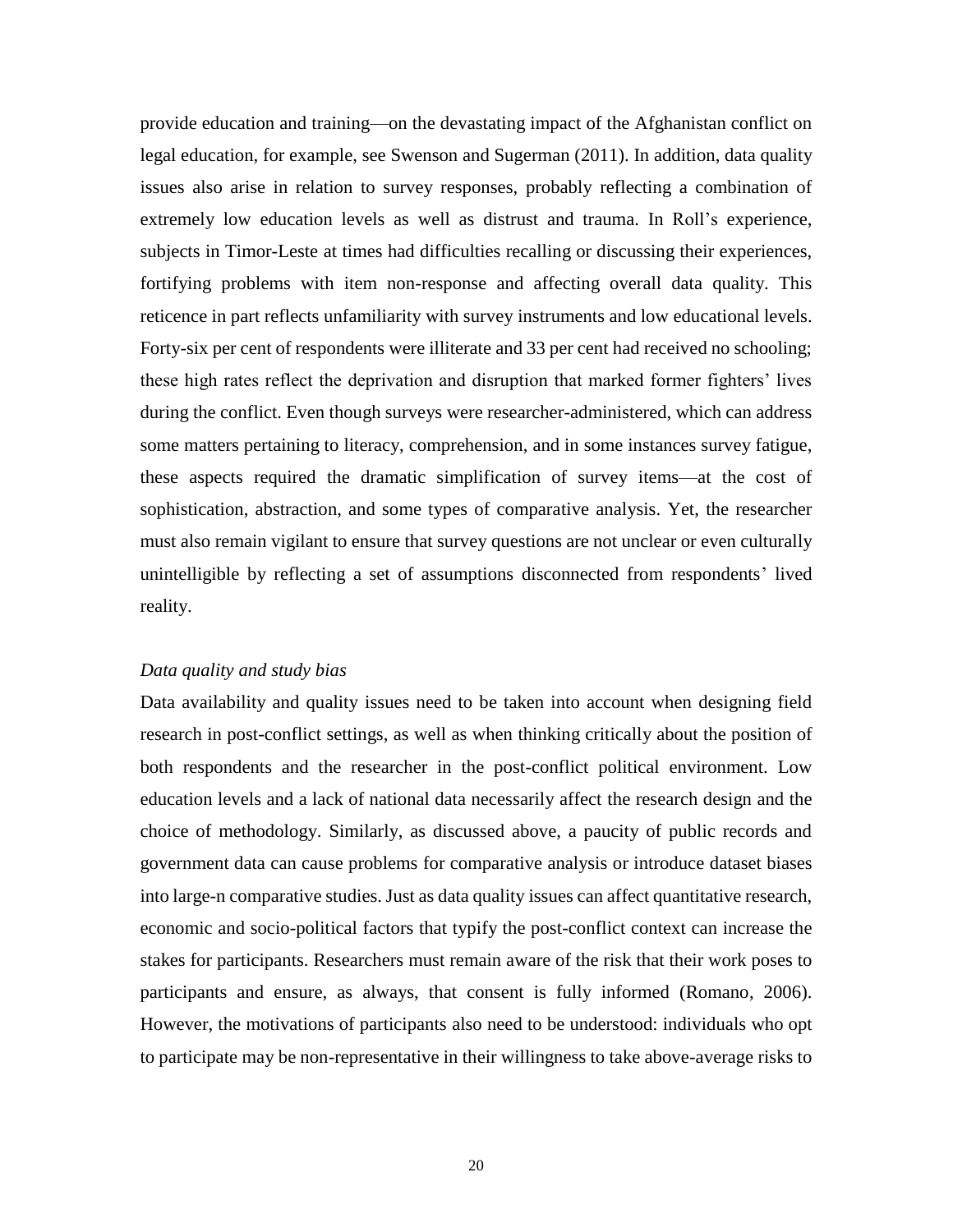have their voices heard in these repressive circumstances. Alternatively, participants may tend to be more favourable to the government as they have less reason to be fearful.

Taken collectively, these data quality issues incentivise certain methodological choices and 'fixes', which may introduce certain biases into research conducted in post-conflict environments. Researchers are faced with the choice of whether or not to gather and use 'bad data' (such as incomplete datasets or testimonies rife with non-response bias) or to concentrate on narrower but more robust sources, often elite informants. Problems concerning trust and low human capital, as described above, increase researchers' reliance on elite respondents who are willing to take part in research and to provide 'good' or usable data more readily. This is not surprising as elite subjects are more easily identifiable and relatively accessible, frequently have a greater stake in the research and thus are more likely to participate, are more likely to understand the type of data researchers look to acquire, and speak in a language that the researcher understands (or conversely be more comfortable working with a translator). As with access issues, the risk is the perpetuation of 'top-down' understandings of conflict. These problems can be addressed, but doing so regularly requires modification of the scope or focus of the research.

One way forward is to engage constructively with 'bad data'. For instance, finding victims' narratives replete with historical inaccuracies during her fieldwork in Rwanda, Fujii (2010) examines how these accounts remain useful and the importance of metadata—rumour, denials, and silences—in yielding insights. She notes that these ambiguities and the application of 'bad data' have yet to be fully explored in the political science literature (Fujii, 2010, p. 239). Working with respondents who have suffered trauma, are distrustful, or are unfamiliar with research practice necessitates additional time, effort, and resources, as well as a willingness to listen to and recognise the value of unconventional narratives. Engaging with these 'flawed' accounts is a counterpoint to dominant, elite narratives, but also introduces difficulties regarding evaluating competing claims and incorporating radically different types of information. This is made all the more difficult by the fact that engaging in triangulation, process tracing, and other techniques designed to produce the most reliable narratives are more difficult to undertake, and, in the context of working with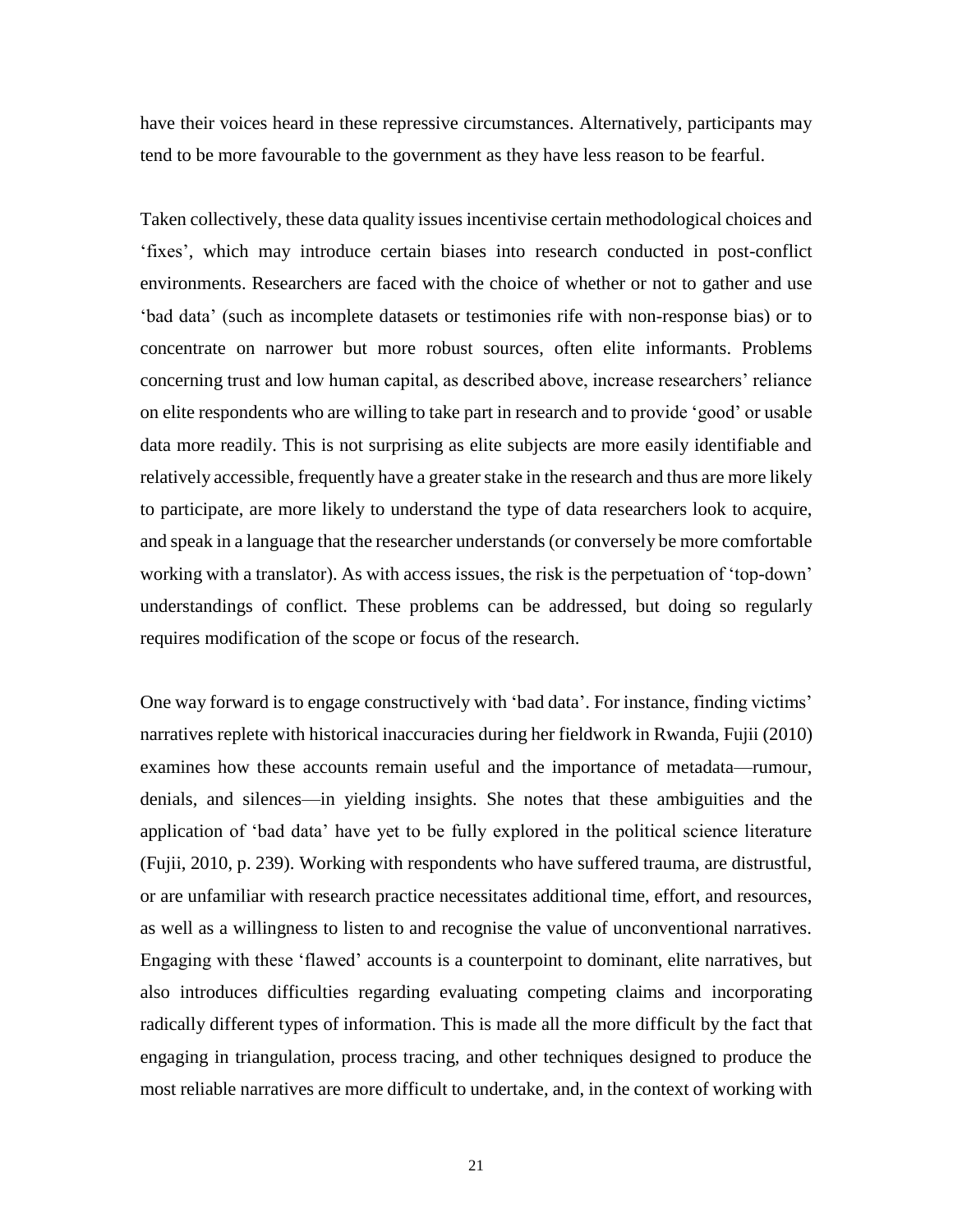metadata, for example, may not be appropriate. Here, elite bias in research on post-conflict states is not only about data quality, but also about the system of epistemology that determines what information is useful.

#### **Discussion**

By systematically highlighting the challenges to access and data quality in post-conflict states, this paper is not seeking to discourage research in those settings, but rather to improve it. The creation of a framework to explore the effects of post-conflict environments on research methods is intended to help researchers of all types preparing for fieldwork in communities that are not their own to consider the ways in which these places are distinct. In other words, Afghanistan is not Austria. Methods that are considered standard best practice for social science scholarship in relatively stable, developed countries will be more difficult, expensive, and time-consuming in post-conflict nations. The classic trade-off among time, resources, and quality becomes amplified. Below are some possible ways forward.

A first step is to look for ways to work against the constraints that the field introduces, most notably elite and capital city biases. Chambers (2006) offers techniques for addressing these issues across a wide range of research locales. These may involve entering into partnerships with NGOs, governments, or other organisations to enhance mobility, examining different sampling techniques that increase heterogeneity, or simply allotting more time to field research to deepen relationships and to gain a better understanding of the post-conflict context. Addressing these issues thus entails a greater commitment by scholars, academic departments, and funding bodies to according the necessary time and additional resources for research to be carried out in these complex areas.

A practical way to tackle some of these issues is for academic researchers to learn from how NGOs operate in the field, namely as teams. This dynamic can aid the incorporation of diverse perspectives and potentially mitigate the risk that the researcher becomes an unduly biased participant in domestic and international contests over the production of authoritative accounts of the conflict and its aftermath. Team-based research can help to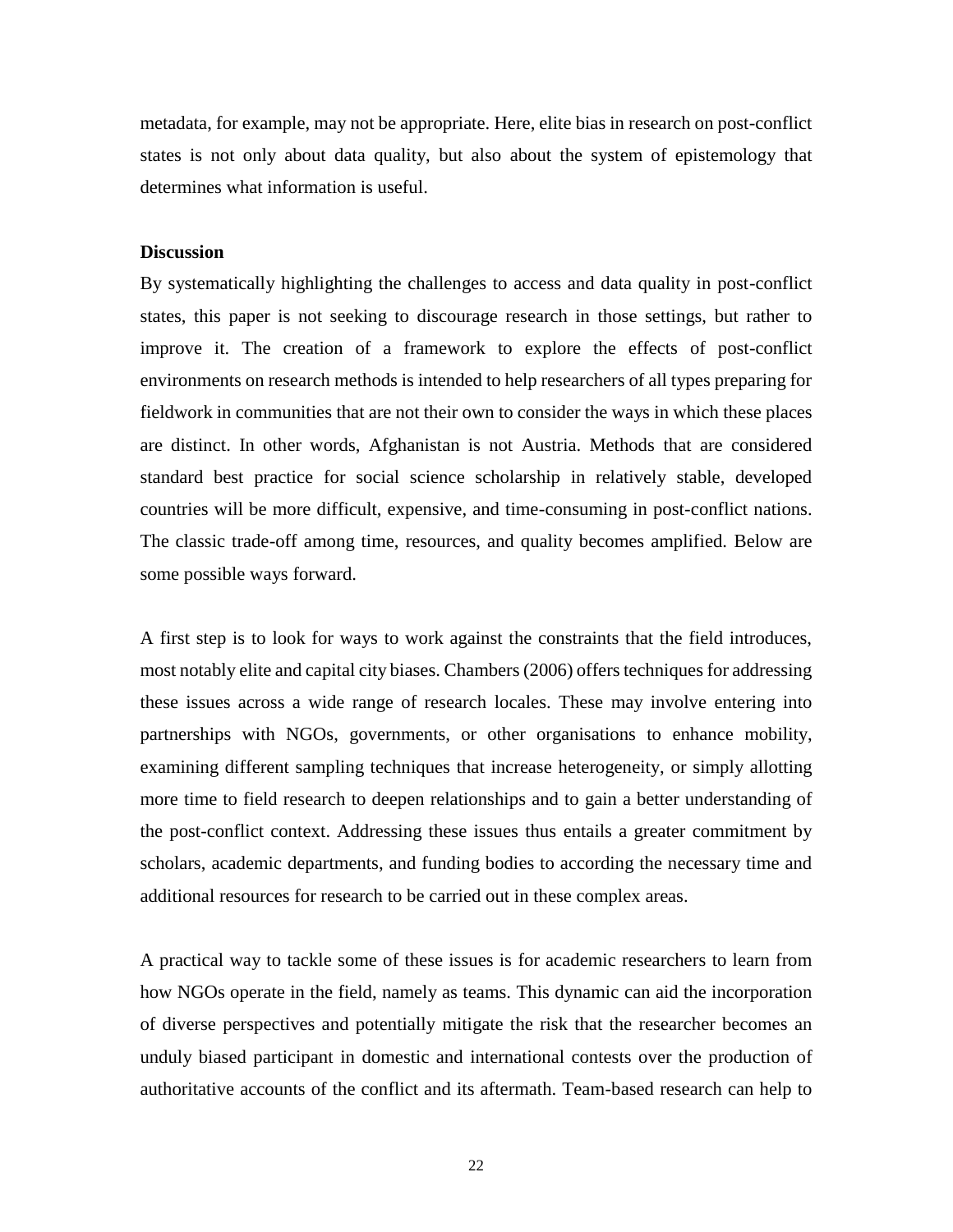address elite or exclusionary power relations that are reproduced through the separation of 'outsider' and 'local' knowledge. A principal advantage of this approach is the expansion of the boundaries of the field, both by reducing the insecurity and stress experienced by lone researchers and by improving access and data quality through greater demographic, linguistic, and gender balance in the team.

Yet, these methodological and logistical fixes are, as this paper has underscored, difficult to apply with good reason. They stem directly from the constraints of the field. As such, a more radical, step towards bettering research practice in post-conflict settings is to recognise that they are unique and to foreground how the environments have shaped research design and practice, as well as how data have been generated. The effort to catalogue issues of access and data quality is driven by the need to enhance understanding of the 'known unknowns' of research. Such work is part of a larger project to develop an epistemology of fieldwork in post-conflict environments, with deeper consideration of what constitutes 'good' research in terms of methodology and evidence in these complex settings. This depends on comprehending how the research contexts influence how one approaches data and data collection.

The need for flexibility and improvisation has been at the heart of much advice on research in conflict zones, and this points to a quite different approach to research than is generally taught on research design courses or disciplined through the use of research and ethics approval processes. More highly structured methodologies, such as case quantitative surveys, pose particular problems in these environments, raising the fundamental question of how to introduce flexibility into methodologies that only gain validity through precise application. There is ample scope for applying the lessons of participant-driven research to quantitative survey research. This approach might improve data quality by making prominent the needs of the respondent and the context in which the respondent is residing. This question thus remains open and a potential subject for further research.

Finally, one sees expansion of the space in which researchers can operate and experimentation with remote techniques. For instance, the use of mobile technology for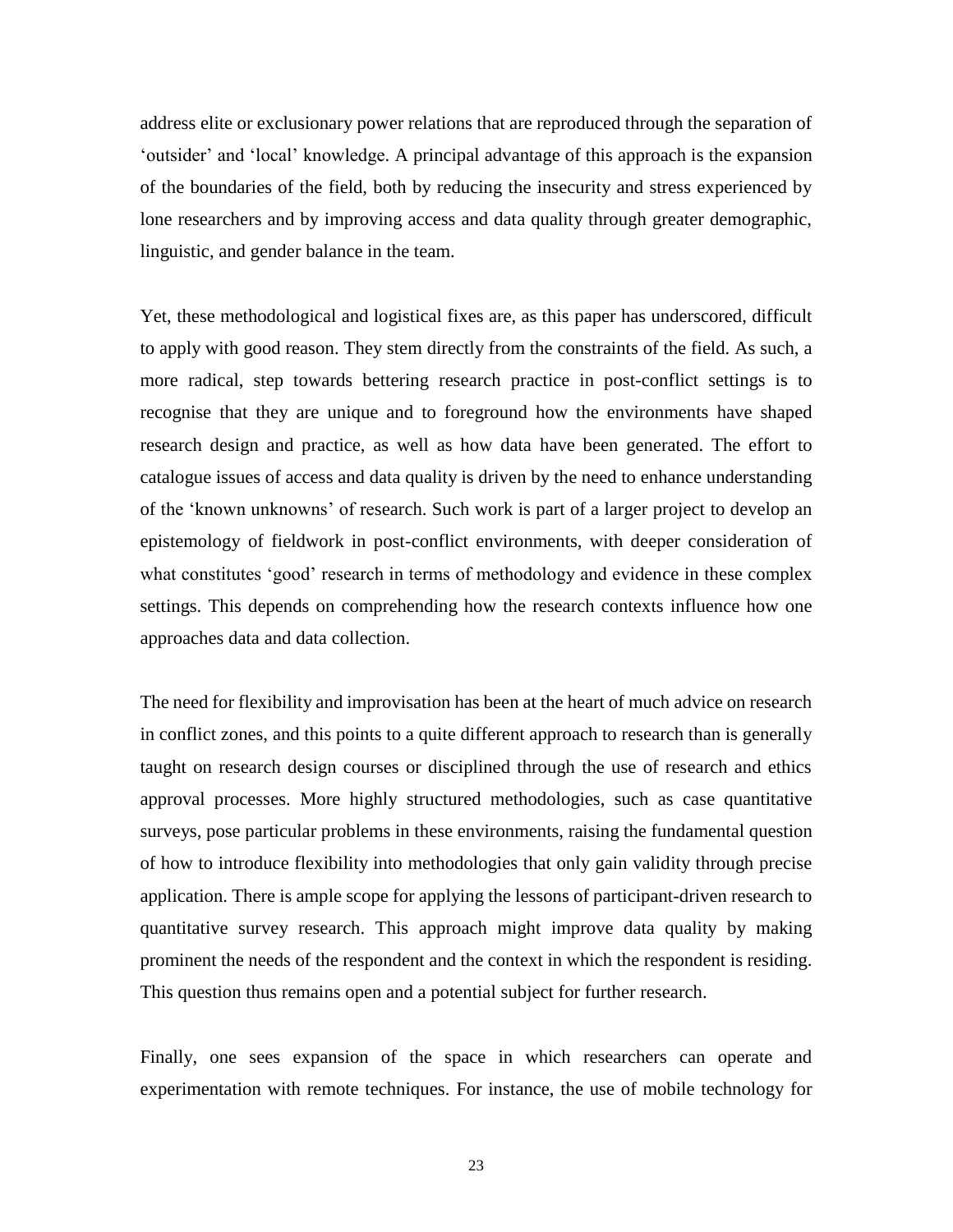surveys and remuneration could redefine who is accessible and who is inaccessible following a conflict. However, remote access invariably produces different insights than actually being present. Technologies will continue to transform fieldwork and data collection—tablet devices are replacing paper surveys, and mobile telephones have widely replaced radios; work needs to continue on the drivers of this change and the effects.

#### **Conclusion**

Post-conflict transitions and settings are a diverse yet distinct subject of study, which constitute a vital area of inquiry. While this work on access and data quality has been drawn from the authors' experiences as academic researchers, these issues are also highly relevant to practitioners as creators and consumers of research. Research on post-conflict life, institutions, and politics is of immense importance to those states affected by conflict and broader efforts to promote international security and development, as well as to policymakers and practitioners seeking to learn lessons from past experiences (Stone, 1989). Academic and NGO researchers influence how the post-conflict order is understood and ultimately how it is conceptualised by policymakers. Studying post-conflict environments is innately challenging and those difficulties have important consequences for how research is designed and performed: the post-conflict environment affects how one studies and thus understands post-conflict states.

This conclusion that the research context affects the practice of research, including its design and execution, appears straightforward. However, if one extends this to the subject of knowledge production, the conclusion is of additional importance. This work has set forth to identify and describe the core challenges to data access and quality during fieldwork in post-conflict contexts and begun to link them to the modifications that researchers make, and which ultimately are reflected in the research that they produce. Exploring these challenges suggests that this situation benefits from transparency of the research's limitations, which includes not only disclosing with whom the researcher talked, but also with whom he/she choose not to speak, or were not able to interview and why. Interrogation of the challenges posed by the field may not resolve these issues, but it may help to establish the 'known unknowns'.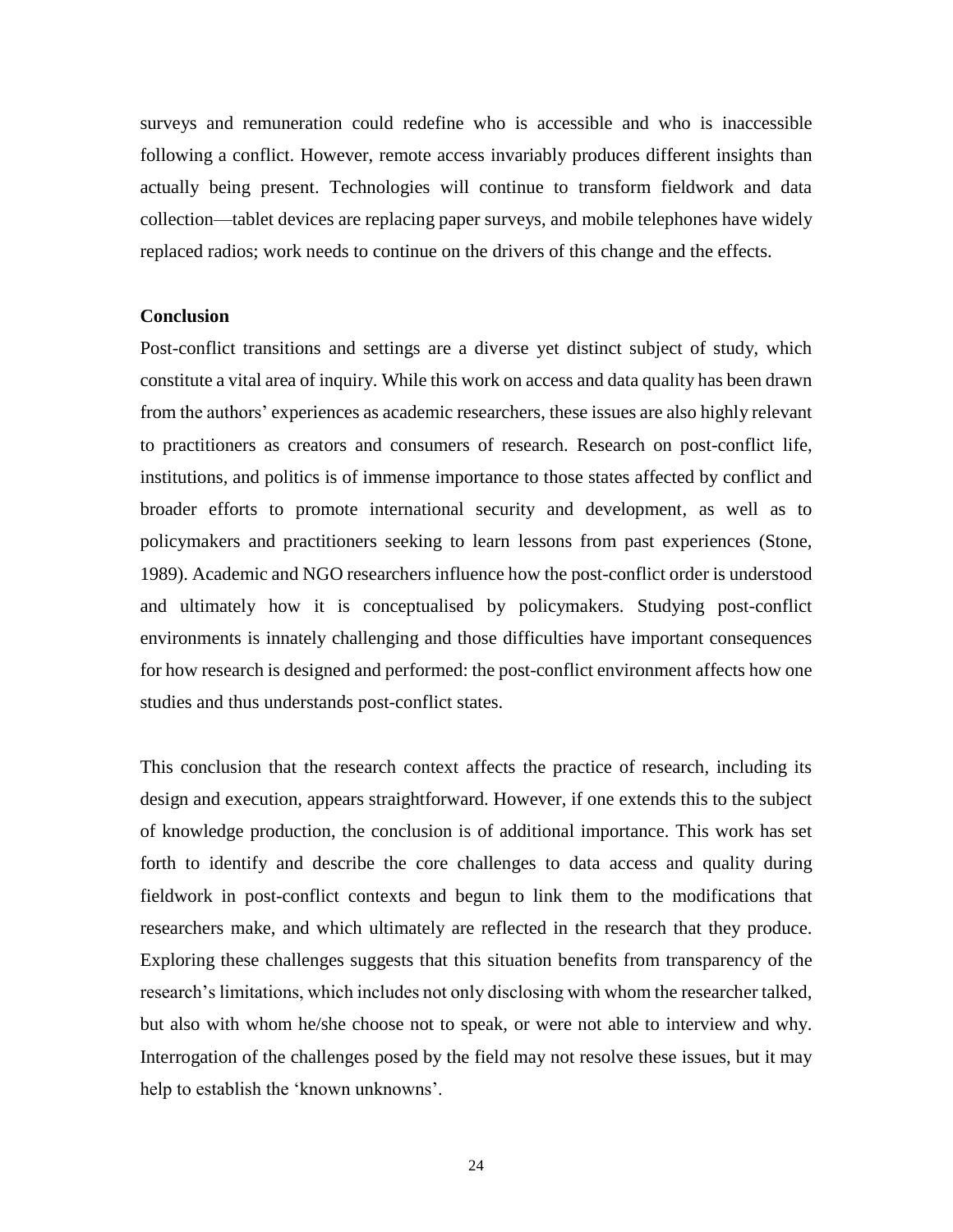The idea that methodology can exist independent of context is one of the common fallacies of the research methods courses that are taught across universities. In contexts that differ so greatly from those in which methods were developed, such as social science household surveying, there needs to be a new way of thinking about what good research means. Research in post-conflict environments is not 'business as usual'. Substantive access and data quality issues are intrinsic to research in post-conflict settings, and, as such, they are woven into the fabric of all research that is conducted in such complex spaces. This paper should be seen as a continuation of a broader conversation on how researchers should think about research design, practice, and bias when conducting fieldwork in dynamic and sometimes hostile environments.

#### **Acknowledgements**

The authors would like to thank Meghan Campbell, Richard Caplan, and John Gledhill for their feedback on earlier drafts of this paper. They also appreciate the constructive comments of the three anonymous peer reviewers and the editors of the journal.

#### **Correspondence**

Dr Geoffrey Swenson, Lecturer, Department of International Politics, City, University of London, Northampton Square, London, EC1V 0HB, United Kingdom. E-mail: geoffrey.swenson@city.ac.uk

#### **References**

- Altbach, P.G. (2001) 'Academic freedom: international realities and challenges'. *Higher Education*. 41(1–2). pp. 205–219.
- Amdur, R.J. and E.A. Bankert (2010) *Institutional Review Board: Member Handbook*. Jones and Bartlett Learning, Sudbery, MA.
- Anderson, M.B. (1999) *Do No Harm: How Aid Can Support Peace—Or War*. Lynne Rienner Publishers, Boulder, CO.
- Angucia, M., J. Zeelen, and G. de Jong (2010) 'Researching the reintegration of formerly abducted children in northern Uganda through action research: experiences and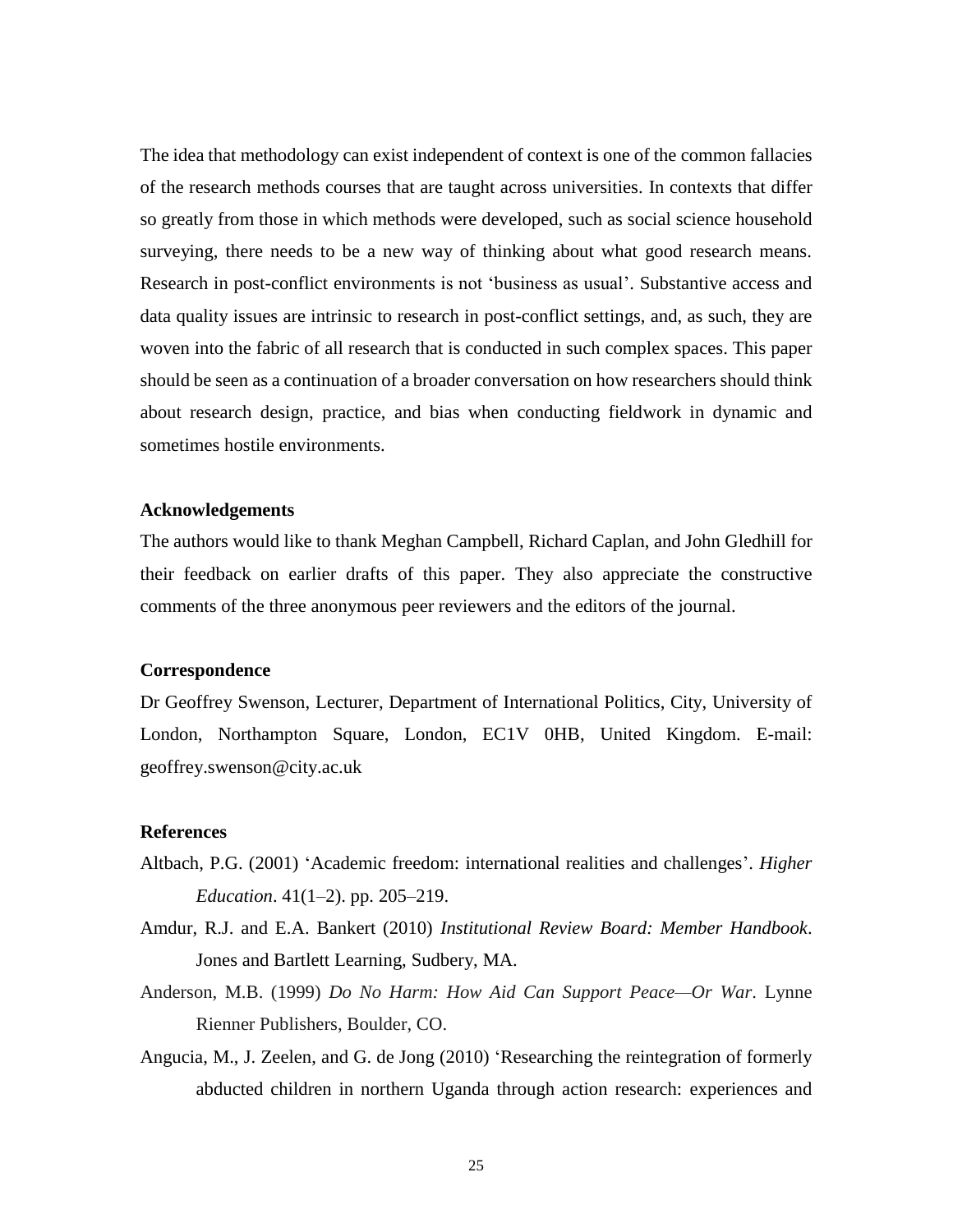reflections'. *Journal of Community and Applied Social Psychology.* 20(3). pp. 217– 231.

- Appadurai, A. (1993) 'Number in the colonial imagination'. In C.A. Breckenridge and P. van der Veer (eds.) *Orientalism and the Postcolonial Predicament: Perspectives on South Asia*. University of Pennsylvania Press, Philadelphia, PA. pp. 314–340.
- Asia Foundation (2016) *A Survey of the Afghan People: Afghanistan in 2016*. Asia Foundation, Kabul.
- Autesserre, S. (2012) 'Dangerous tales: dominant narratives on the Congo and their unintended consequences'. *African Affairs*. 111(443). pp. 202–222.
- Barakat, S. and S.U.E. Ellis (1996) 'Researching under fire: issues for consideration when collecting data and information in war circumstances, with specific reference to relief and reconstruction projects'. *Disasters*. 20(2). pp. 149–156.
- Bartz, E., K. Momand, and G. Swenson (2018) 'Correspondence: debating the rule of law in Afghanistan'. *International Security*. 43(1). pp. 181–185.
- Bell, P. (2001) 'The ethics of conducting psychiatric research in war-torn contexts'. In M. Smyth and G. Robinson (eds.) *Researching Violently Divided Societies: Ethical and Methodological Issues*. United Nations Press, New York, NY. pp. 184–192.
- Black, R. (2003) 'Ethical codes in humanitarian emergencies: from practice to research?'. *Disasters*. 27(2). pp. 95–108.
- Bøås, M. and A. Hatløy (2008) "Getting in, getting out": militia membership and prospects for re-integration in post-war Liberia'. *The Journal of Modern African Studies*. 46(1). pp. 33–55.
- Bosk, C.L. and R.G. De Vries (2004) 'Bureaucracies of mass deception: institutional review boards and the ethics of ethnographic research'. *The Annals of the American Academy of Political and Social Science*. 595(1). pp. 249–263.
- Brinkerhoff, D.W. (2005) 'Rebuilding governance in failed states and post-conflict societies: core concepts and cross-cutting themes'. *Public Administration and Development*. 25(1). pp. 3–14.
- Bush, K. and C. Duggan (2013) 'Evaluation in conflict zones: methodological and ethical challenges'. *Journal of Peacebuilding and Development*. 8(2). pp. 5–25.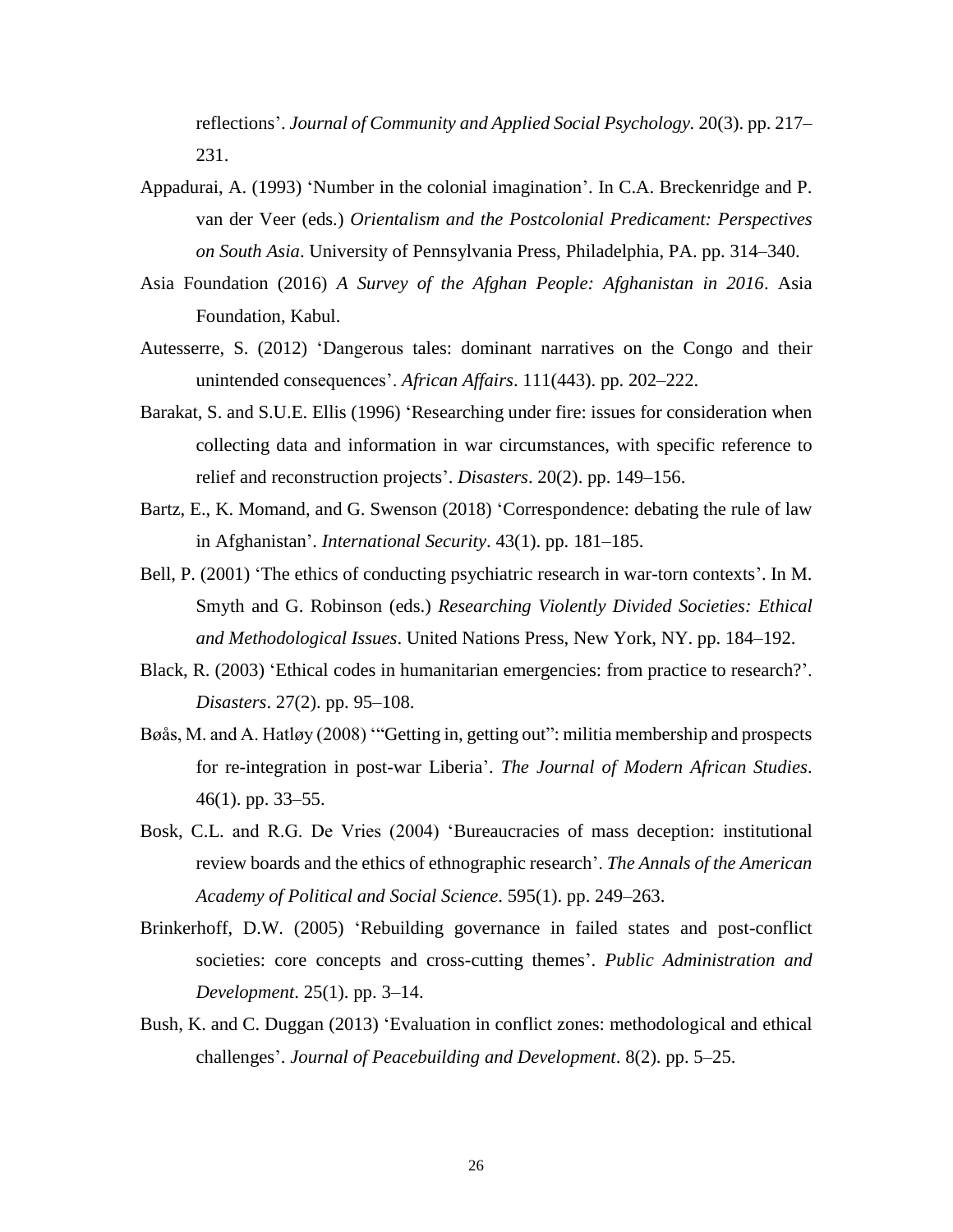- Carpenter, C. (2012) '"You talk of terrible things so matter-of-factly in this language of science": constructing human rights in the academy'. *Perspectives on Politics*. 10(2). pp. 363–383.
- Chambers, R. (2006) *Poverty Unperceived: Traps, Biases and Agenda*. IDS Working Paper 270. July. Institute of Development Studies, Brighton.
- Chesterman, S. (2004) *You, the People: The United Nations, Transitional Administration, and State-Building*. Oxford University Press, Oxford.
- Clark, J.A. (2006) 'Field research methods in the Middle East'. *PS: Political Science and Politics*. 39(3). pp. 417–424.
- Cohen, D.K. and A.H. Green (2012) 'Dueling incentives sexual violence in Liberia and the politics of human rights advocacy'. *Journal of Peace Research*. 49(3). pp. 445– 458.
- Cohen, N. and T. Arieli (2011) 'Field research in conflict environments: methodological challenges and snowball sampling'. *Journal of Peace Research*. 48(4). pp. 423– 435.
- Collier, P. and A. Hoeffler (2006) 'Military expenditure in post-conflict societies'*. Economics of Governance*. 7(1). pp. 89–107.
- Cooley, A. and J. Ron (2002) 'The NGO scramble: organizational insecurity and the political economy of transnational action'. *International Security*. 27(1). pp. 5–39.
- Eck, K. (2012) 'In data we trust? A comparison of UCDP GED and ACLED conflict events datasets'. *Cooperation and Conflict*. 47(1). pp. 124–141.
- Feenan, D. (2002) 'Researching paramilitary violence in Northern Ireland'. *International Journal of Social Research Methodology*. 5(2). pp. 147–163.
- Fujii, L.A. (2010) 'Shades of truth and lies: interpreting testimonies of war and violence'. *Journal of Peace Research*. 47(2). pp. 231–241.
- Gill, H. (2004) 'Finding a middle ground between extremes: notes on researching transnational crime and violence'. *Anthropology Matters*. 6(2). pp. 1–9.
- Gokah, T. (2006) 'The naïve researcher: doing social research in Africa'. *International Journal of Social Research Methodology*. 9(1). pp. 61–73.
- Goodhand, J. (2000) 'Research in conflict zones: ethics and accountability'. *Forced Migration Review*. 8(4). pp. 12–16.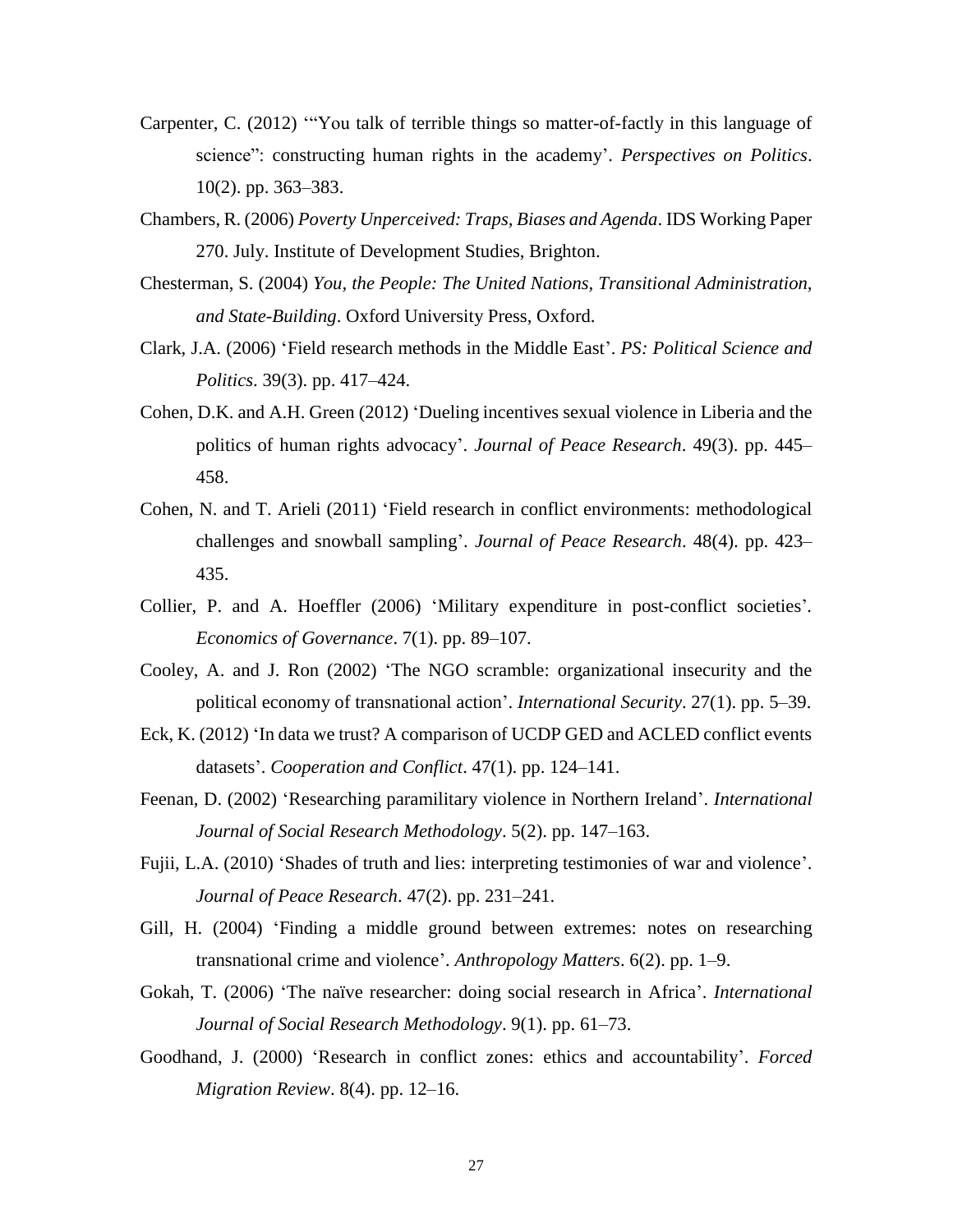- Groger, L., P.S. Mayberry, and J.K. Straker (1999) 'What we didn't learn because of who would not talk to us'. *Qualitative Health Research*. 9(6). pp. 829–835.
- Guba, E.G. and Y.S. Lincoln (1994) 'Competing paradigms in qualitative research'. In N.K. Denzin and Y.S. Lincoln (eds.) *Handbook of Qualitative Research.* Sage Publishing, Thousand Oaks, CA. pp. 105–117.
- Gurney, J.N. (1991) 'Female researchers in male-dominated settings: implications for short-term versus long-term research'. In M. Pogrebin (ed.) *Qualitative Approaches to Criminal Justice: Perspectives from the Field*. Sage Publishing, London. pp. 377–383.
- Haer, R. and I. Becher (2012) 'A methodological note on quantitative field research in conflict zones: get your hands dirty'. *International Journal of Social Research Methodology*. 15(1). pp. 1–13.
- Haggerty, K.D. (2004) 'Ethics creep: governing social science research in the name of ethics.' *Qualitative Sociology*. 27(4). pp. 391–414.
- Helbardt, S., D. Hellmann-Rajanayagam, and R. Korff (2010) 'War's dark glamour: ethics of research in war and conflict zones'. *Cambridge Review of International Affairs*. 23(2). pp. 349–369.
- Huggins, M.K. and M.L. Glebbeek (eds.) (2009) *Women Fielding Danger: Negotiating Ethno-graphic Identities in Field Research*. Rowman and Littlefield Publishers, Inc., Lanham, MD.
- Human Security Research Group (2013) *Human Security Report 2013: The Decline in Global Violence – Evidence, Explanation and Contestation*. Simon Fraser University and Human Security Press, Vancouver.
- International Organization for Migration (2012) *Ending the 2006 Internal Displacement Crisis in Timor-Leste: Between Humanitarian Aid and Transitional Justice*. International Organization for Migration, Geneva.
- Jessee, E. (2011) 'The limits of oral history: ethics and methodology amid highly politicized research settings'. *Oral History Review*. 38(2). pp. 287–307.
- Judicial System Monitoring Programme (2017) *Overview of the Justice Sector 2016*. Judicial System Monitoring Programme, Dili.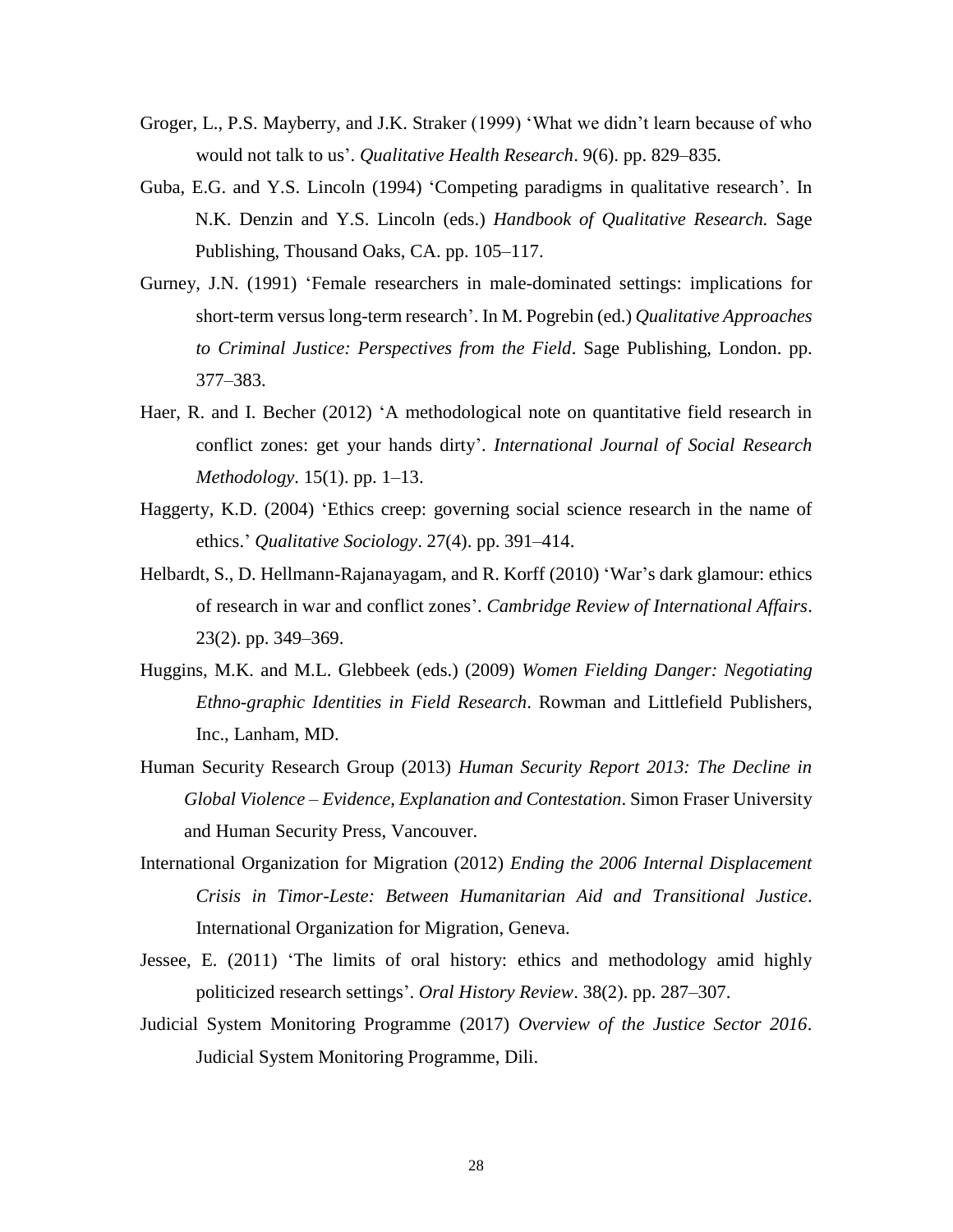- Kalyvas, S.N. (2004) 'The urban bias in research on civil wars'. *Security Studies*. 13(3). pp. 160–190.
- Kühn, F.P. (2016) 'The ambiguity of things: souvenirs from Afghanistan'. *Journal of Intervention and Statebuilding*. 10(1). pp. 97–115
- Löfving, S. (2005) 'Silence and the politics of representing rebellion: on the emergence of the neutral Maya in Guatemala'. In P. Richards (ed.) *No Peace No War: An Anthropology of Contemporary Armed Conflicts*. Ohio University Press, Athens, OH. pp. 77–97.
- Lyall, J., G. Blair, and K. Imai (2013) 'Explaining support for combatants during wartime: a survey experiment in Afghanistan'. *American Political Science Review*. 107(4). pp. 679–705.
- Menkhaus, K. (2004) *Impact Assessment in Post-conflict Peacebuilding*. Interpeace, Geneva.
- Mosse, D. (2006) 'Anti-social anthropology? Objectivity, objection, and the ethnography of public policy and professional communities'. *Journal of the Royal Anthropological Institute*. 12(4). pp. 935–956.
- Nordstrom, C., and A.C. Robben (1995) *Fieldwork under Fire: Contemporary Studies of Violence and Survival*. University of California Press, Berkeley, CA.
- Pozhidaev, D. and R. Andzhelich (2005) *Beating Swords into Plowshares. Reintegration of Former Combatants in Kosovo*. Center for Political and Social Research, Pristina.
- Pupavac, V. (2004) 'Psychosocial interventions and the demoralization of humanitarianism'. *Journal of Biosocial Science*. 36(4). pp. 491–504.
- Richards, P. (2005) 'New war: an ethnographic approach'. In P. Richards (ed.) *No Peace, No War: An Anthropology of Contemporary Armed Conflicts*. Ohio University Press, Athens, OH. pp. 77–97.
- Robins, S. (2012) 'Challenging the therapeutic ethic: a victim-centred evaluation of transitional justice process in Timor-Leste'. *International Journal of Transitional Justice*. 6(1). pp. 83–105.
- Rogers-Brown, J. (2015) 'More than a war story: a feminist analysis of doing dangerous fieldwork'. In Vasilikie Demos and Marcia Texler Segal (eds.) *At the Center:*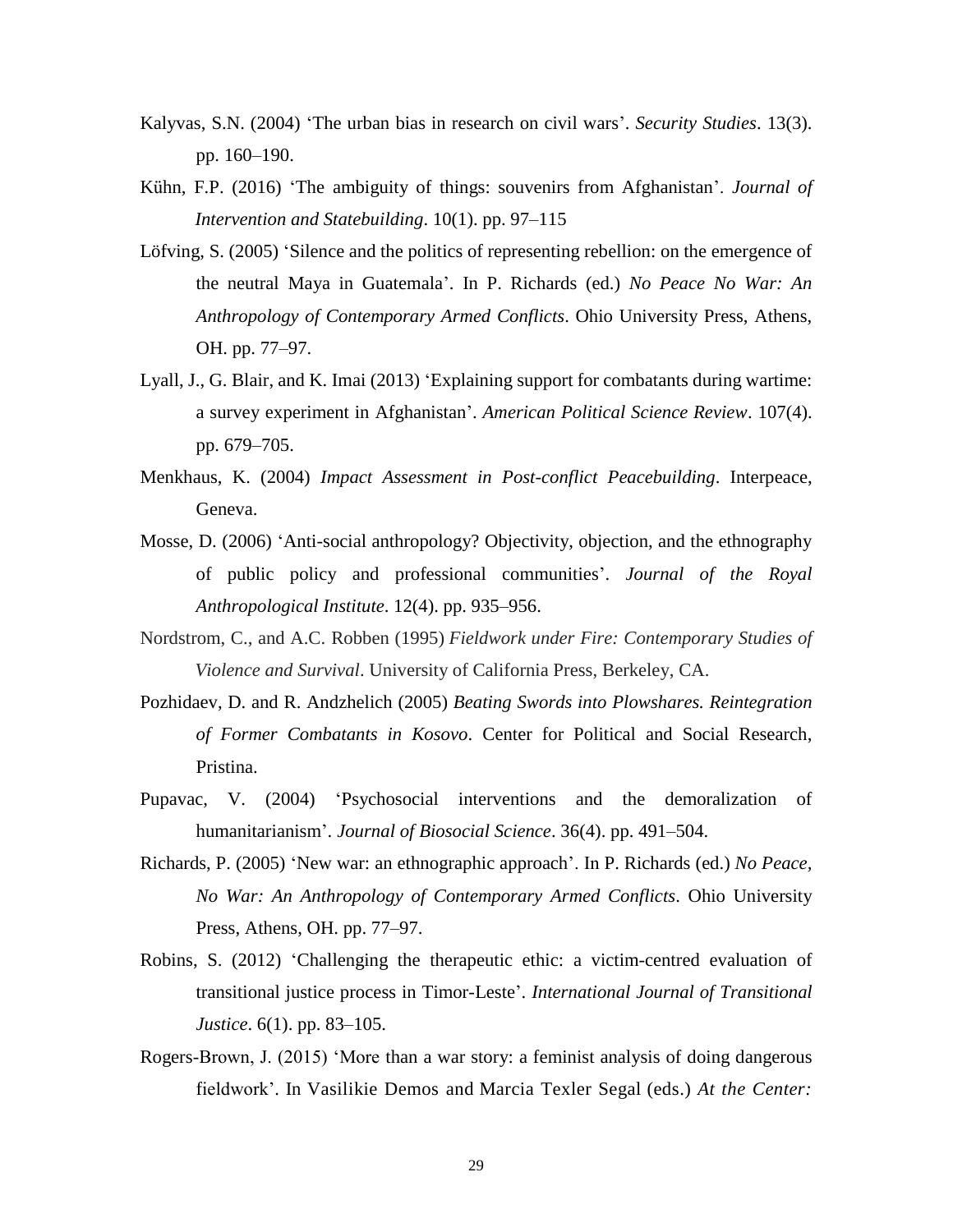*Feminism, Social Science and Knowledge*. Advances in Gender Research, Volume 20. Emerald Group Publishing Limited, Bingley. pp. 111–131.

- Roll, K. (2014) 'Encountering resistance: qualitative insights from the quantitative sampling of ex-combatants in Timor-Leste'. *PS: Political Science and Politics*. 47(2). pp. 485–489.
- Roll, K. (2018) 'Street level bureaucrats and post-conflict policy-making: corruption, correctives, and the rise of veterans' pensions in Timor-Leste'. *Civil Wars*. 20(2). pp. 262–285.
- Romano, D. (2006) 'Conducting research in the Middle East's Conflict Zones'. *PS: Political Science and Politics*. 39(3). pp. 439–441.
- Schmidt, B. and I. Schröder (2001) *Anthropology of Violence and Conflict*. Routledge, London.
- Silkin, T. and B. Hendrie (1997) 'Research in the war zones of Eritrea and northern Ethiopia'. *Disasters*. 21(2). pp. 166–176.
- Simons, C. and F. Zanker (2012) *Finding the Cases that Fit: Methodological Challenges in Peace Research*. Working Paper 189. March. German Institute of Global and Area Studies, Hamburg.
- Stone, D.A. (1989) 'Causal stories and the formation of policy agendas'. *Political Science Quarterly*. 104(2). pp. 281–300.
- Swenson, G. and E. Sugerman (2011) 'Building the rule of law in Afghanistan: the importance of legal education'. *Hague Journal on the Rule of Law*. 3(1). pp. 130– 146.
- Swenson, G. (2017) 'Why US efforts to promote the rule of law in Afghanistan failed'. *International Security*. 42(1). pp. 114–151.
- Swenson, G. (2018a) 'Legal pluralism in theory and practice'. *International Studies Review*. 20(3). pp. 438–462.
- Swenson, G. (2018b) 'The promise and peril of paralegal aid'. *World Development*. 106 (June). pp. 51–63.
- Tansey, O. (2007) 'Process tracing and elite interviewing: a case for non-probability sampling'. *PS: Political Science and Politics*. 40(4). pp. 765–772.